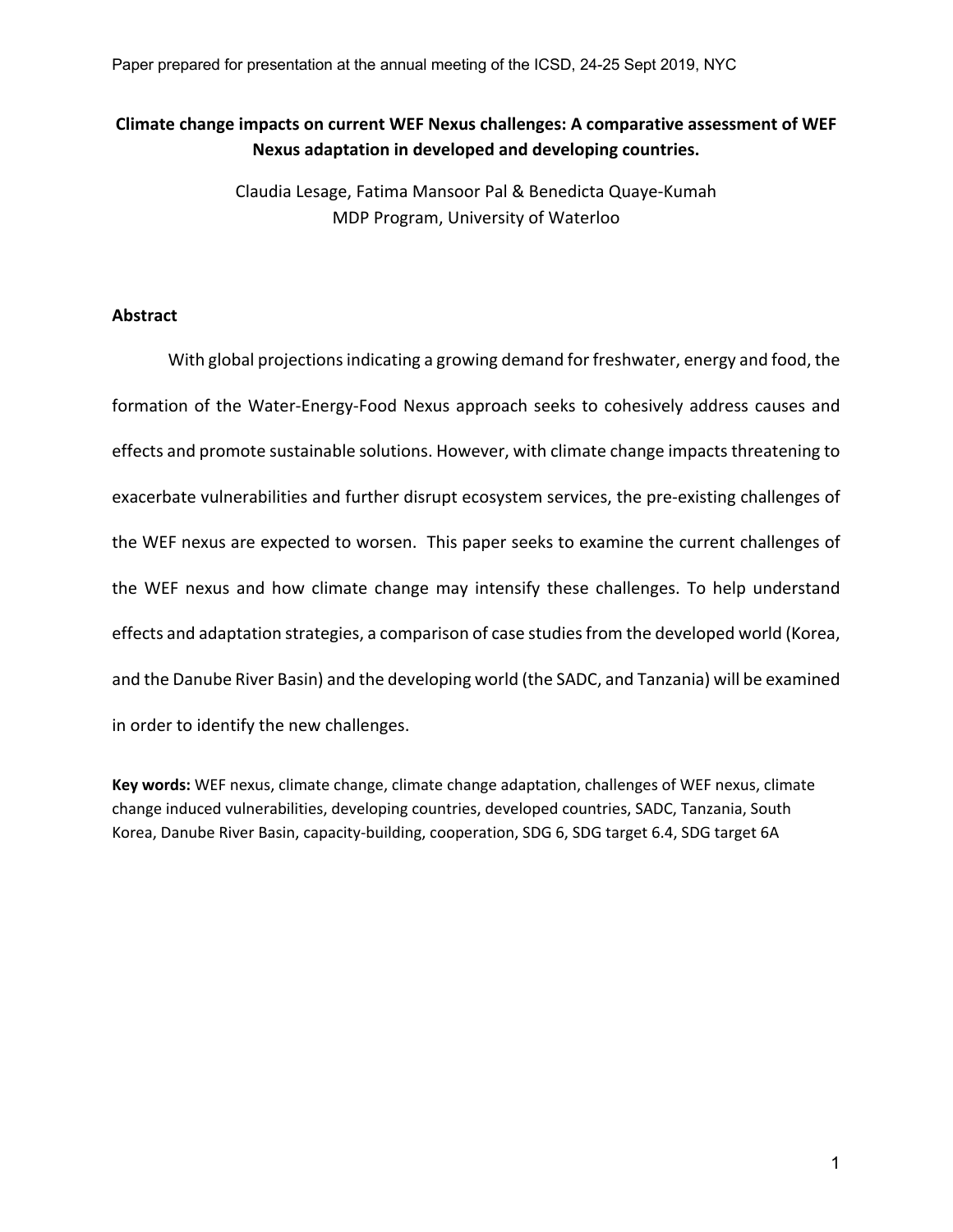## **1.0 Introduction**

Water scarcity and management are important topics in the discourse of development. In the past few years, methods of water management have been introduced into the discourse surrounding it, including Integrative Water Resource Management (IWRM). The WEF nexus (water-energy-food) became prominent in 2008 and onwards as it was increasingly recognized that there exist synergies and trade-offs between the water, energy, and food sectors. In this way, the WEF nexus approach is in line with the goals of SDG 6, particularly target 6.4 which promotes the sustainable and efficient use of water across all sectors. By acknowledging the interlinks, the WEF nexus approach allows for a more holistic management of the trade-offs, synergies, and interlinkages of the water, energy, and food sectors, and can allow for the creation of policies that are cognizant of these links.

The WEF nexus is fraught with pressures and challenges. With population growth, ecological factors, urbanization, changing consumer patterns, and the drive for economic growth, there are increasing pressures on the WEF nexus; with a growing population there's a greater demand for water, energy, and food for personal, industrial, and national use. Furthermore, the need for extensive data, and the lack of a transferable model to implement WEF approaches to different contexts makes it a difficult approach to put into practice. To make matters more difficult, the incumbent pressures of climate change -- such as changing weather patterns, glacial melt, heat waves, flooding etc. -- serve as an additional challenge to the nexus.

The effects of climate change are context-specific, and therefore require different adaptation strategies to cope with the new pressures on the nexus. This however does not negate the importance of global and regional cooperation and capacity building. In fact, in light of climate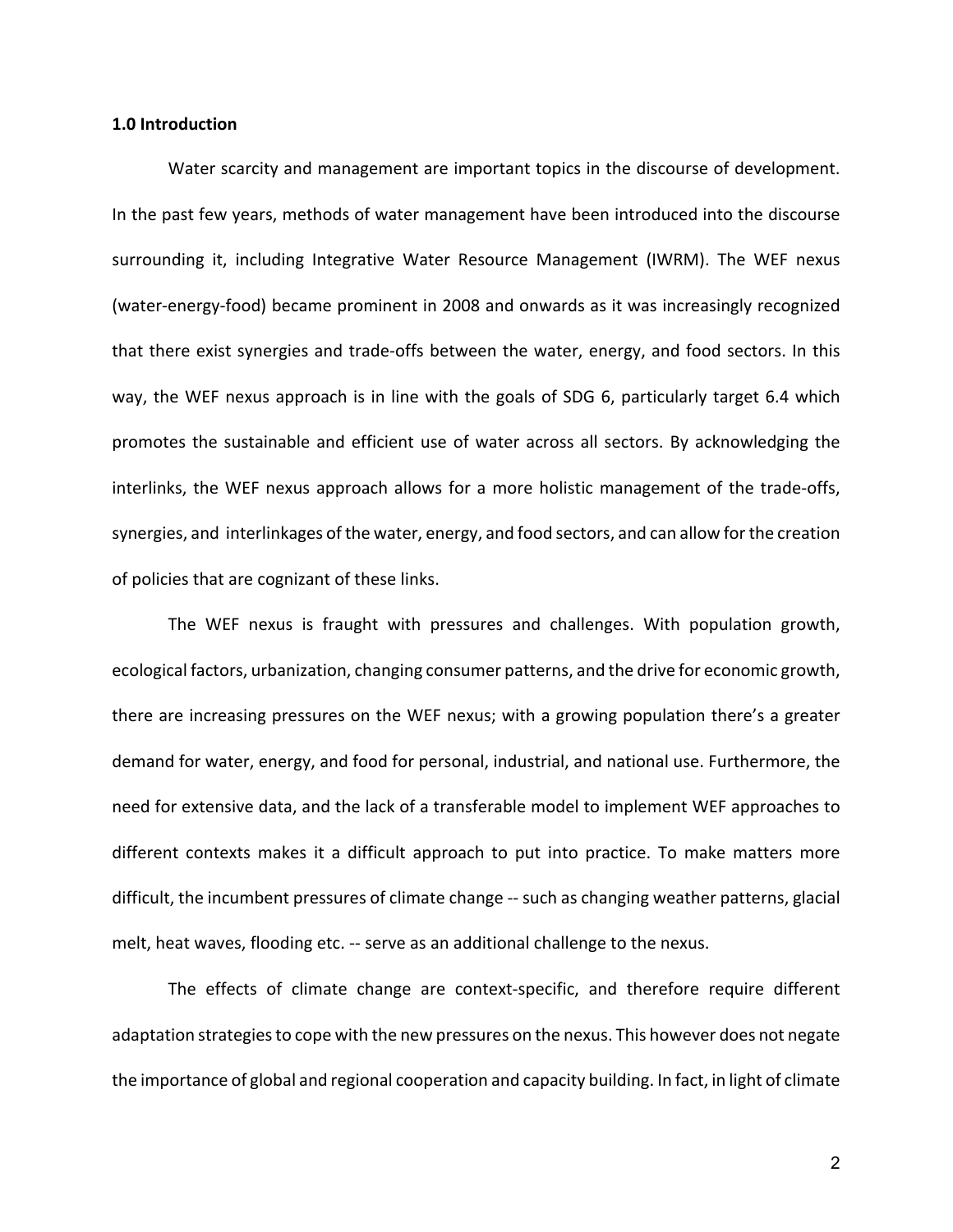change, it becomes more important to expand coordination and cooperation, and build adaptive capacity (target 6A). This is because climate change is a global phenomenon that affects people indiscriminately; without global cooperation or coordination, there is no sizeable or tangible adaptation or mitigation that will take place to counter the effects of climate change. Furthermore, while effects of and adaptation to climate change may be context-specific, the lessons derived from adaptation strategies in various areas can be used to design solutions for different contexts. Lastly, through coordination, it is more likely to find varying solutions as the involvement of more actors in solution-building can yield ideas that may not occur to those who operate in only a very specific geographic and political context. This will allow for idea sharing and idea generation that can be useful to build capacity. The cross-sectoral approach to resource planning and management that the WEF nexus propagates makes it an apt strategy for climate change adaptation. (Mpandeli et al., 2018).

In this paper, we discuss some of the existing challenges that the WEF nexus faces and argue that they will be exacerbated by the variabilities brought by climate change. We look at some of the adaptation mechanisms adopted by developed countries (by looking at the example of South Korea, and the Danube river system), and developing countries (by looking at the SADC, and Tanzania). In the last part of this essay, we provide recommendations based on the findings from our research and thorough analysis. The paper posits that having assets and creating expensive technological solutions may not always be the best course of action for sustainability; smaller, vulnerable communities may have to press for solutions from local service providers; actors outside the immediate WEF nexus premises can be employed to change consumer consumption patterns and reduce pressures on the nexus. In addition, developing countries need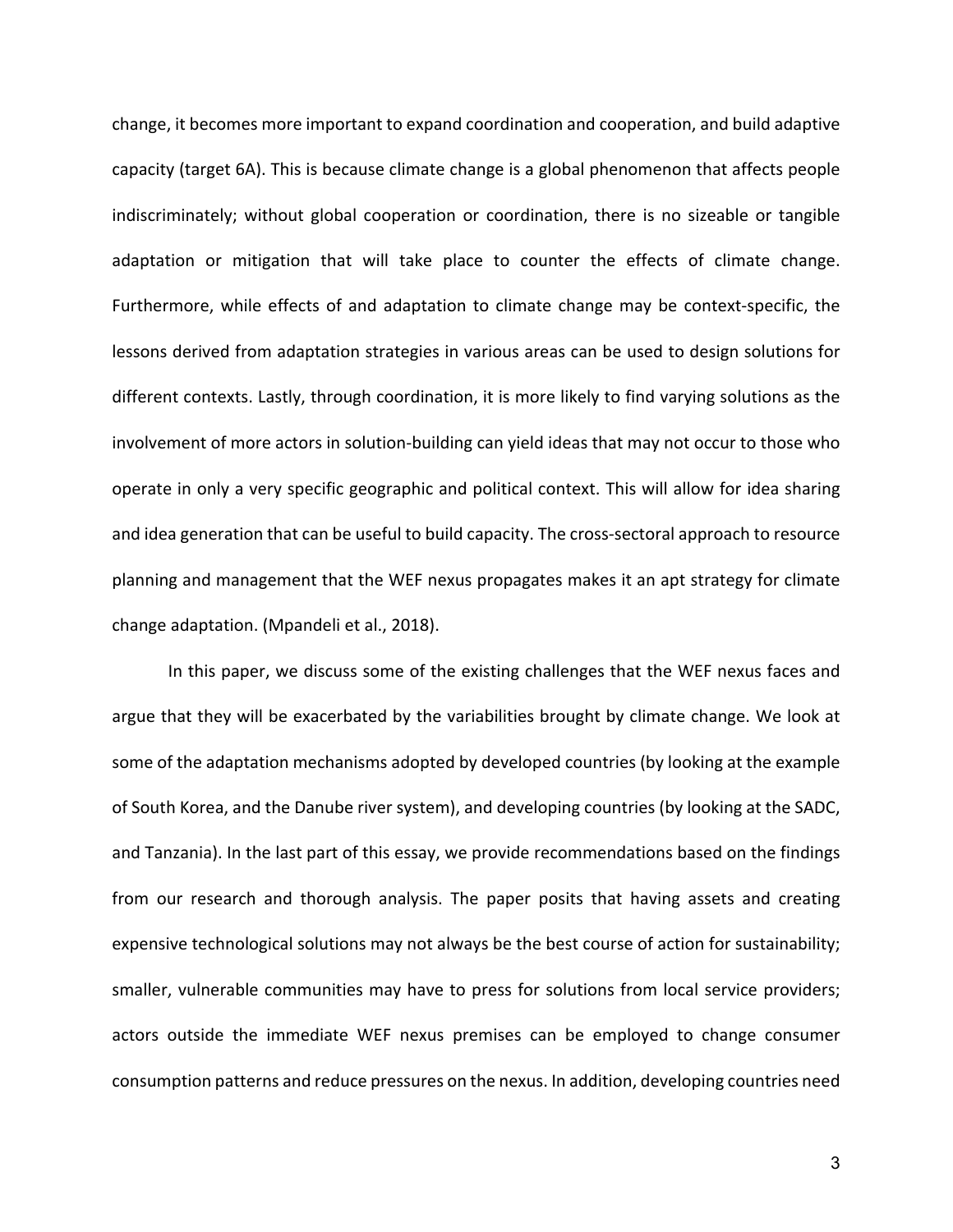to simultaneously deal with building sustainable capacity and countering vulnerabilities; and in the case of shared watershed where cooperation is lacking, micro and multi-purpose projects along with conflict resolution exercises may be beneficial to build sustainable capacity.

## **2.0 The WEF Nexus**

The WEF nexus became a topic of discussion in water management since 2008, and became particularly important after the Bonn Conference, when it was understood that interlinkages between water-energy-food were key areas to focus on in order to attain sustainability. The WEF nexus is a method based on a systems approach which uses the socioecological system as its point of reference (Nhamo et al., 2018). It is a useful approach especially in light of resource interlinkages due to growing scarcities, resource supply crises, and failures of 'siloed 'management strategies (Al-Saidi and Elagib, 2017).

The WEF nexus is a framework, that can act as a complement to the IWRM framework (Giupponi and Gain, 2017), as it accounts for the "interactions, synergies, harmonization, and trade-offs between water, energy, and food when undertaking the management of these resources" (Mpandeli et al., 2018). Whereas the IWRM is more water-centric, WEF nexus is more multi-centric. The Nexus approach "promotes efficiencies in resource development and allocation, calls for greater coordination between inter-linked resource producing/consuming sectors, emphasizes the need to change the way policy and decision-making occurs in order to improve human welfare and social equity" (Mohtar and Lawford, 2016).

Energy security is defined as securing the availability of energy sources at a price which is economically affordable; water security is defined as being within a population's capability to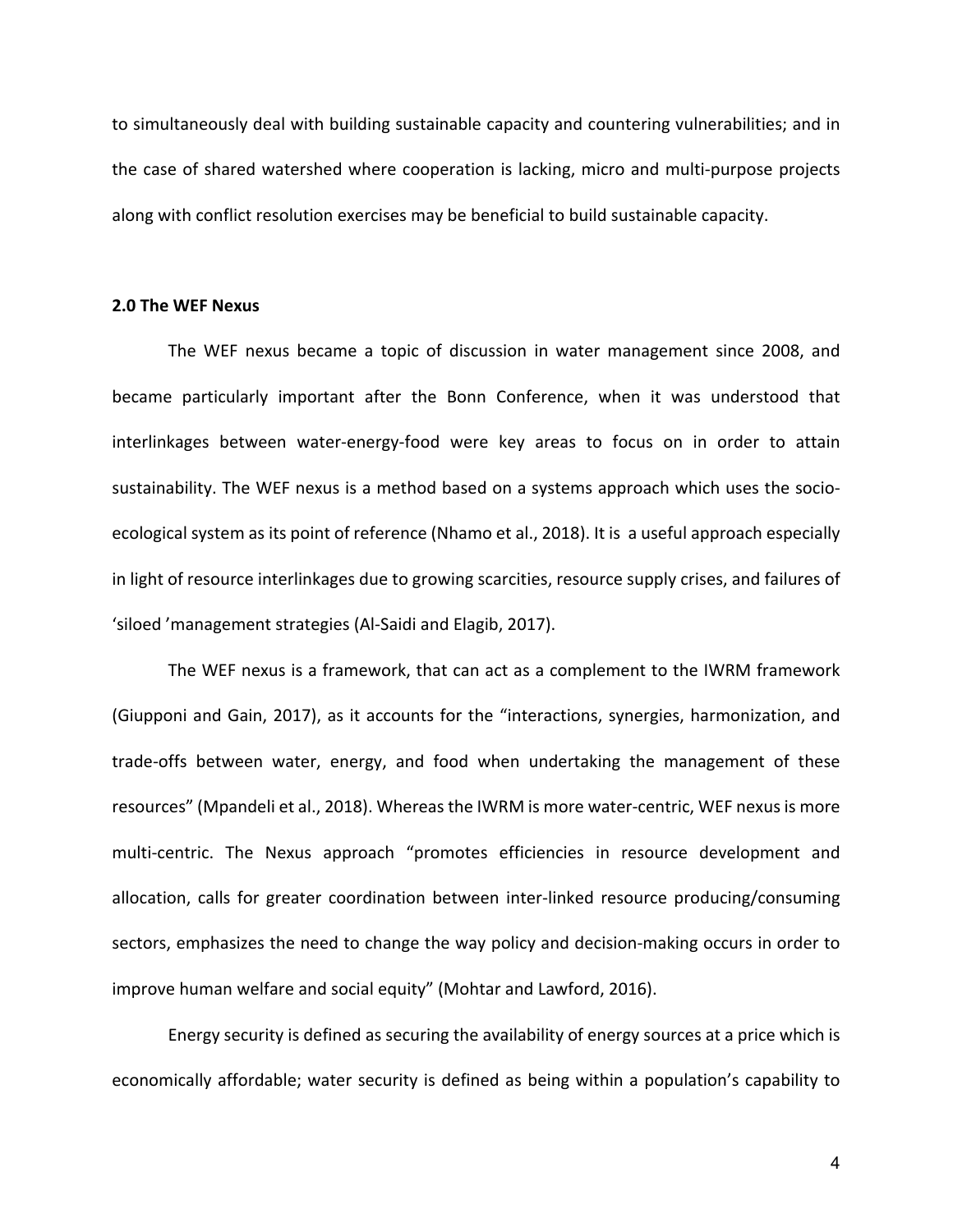safeguard the adequate use of necessary qualities of water, such that it sustainably supports livelihoods, human well-being, and socio-economic development; food security is defined as sustainable access to sufficient quantities of safe and nutritious food, which also meets dietary needs such that it fosters healthy living (Zisopoulou et al., 2018). The water-energy-food nexus allows policymakers to work towards sustainable solutions to resource management, keeping synergies and trade-offs in mind, in order to secure energy, food and water (Mpandeli et al., 2018).

One of the tools available for WEF nexus resource management is the 'WEF nexus Tool 2.0', which enables users to explore different scenarios based on data, and allows for comparability between scenarios (Holtermann and Nandalal, 2015)

## **2.1. Current Challenges of the WEF Nexus**

The challenges to the WEF nexus are numerous and consist predominantly of human factors, ecological factors, and (in terms of methodology and implementation of the WEF) research and analysis factors.

The human factors that pose a challenge for the WEF nexus include population growth, economic development, urbanization, and changing consumer patterns (Terrapon-Pfaff et al., 2018), which add pressures particularly in MENA countries, Asia, and Central America (which bear the brunt of population growth (Mohtar and Lawford, 2016)). On a global scale, 1 billion people lack access to safe drinking water, and 1.1 billion have no access to modern energy services; furthermore, in most cases, the people who lack access to both these facilities tend to be those who depend on agriculture as their source of income (Terrapon-Pfaff et al., 2018). Studies project that by 2050 the energy demand will nearly double, and the demand for water and food will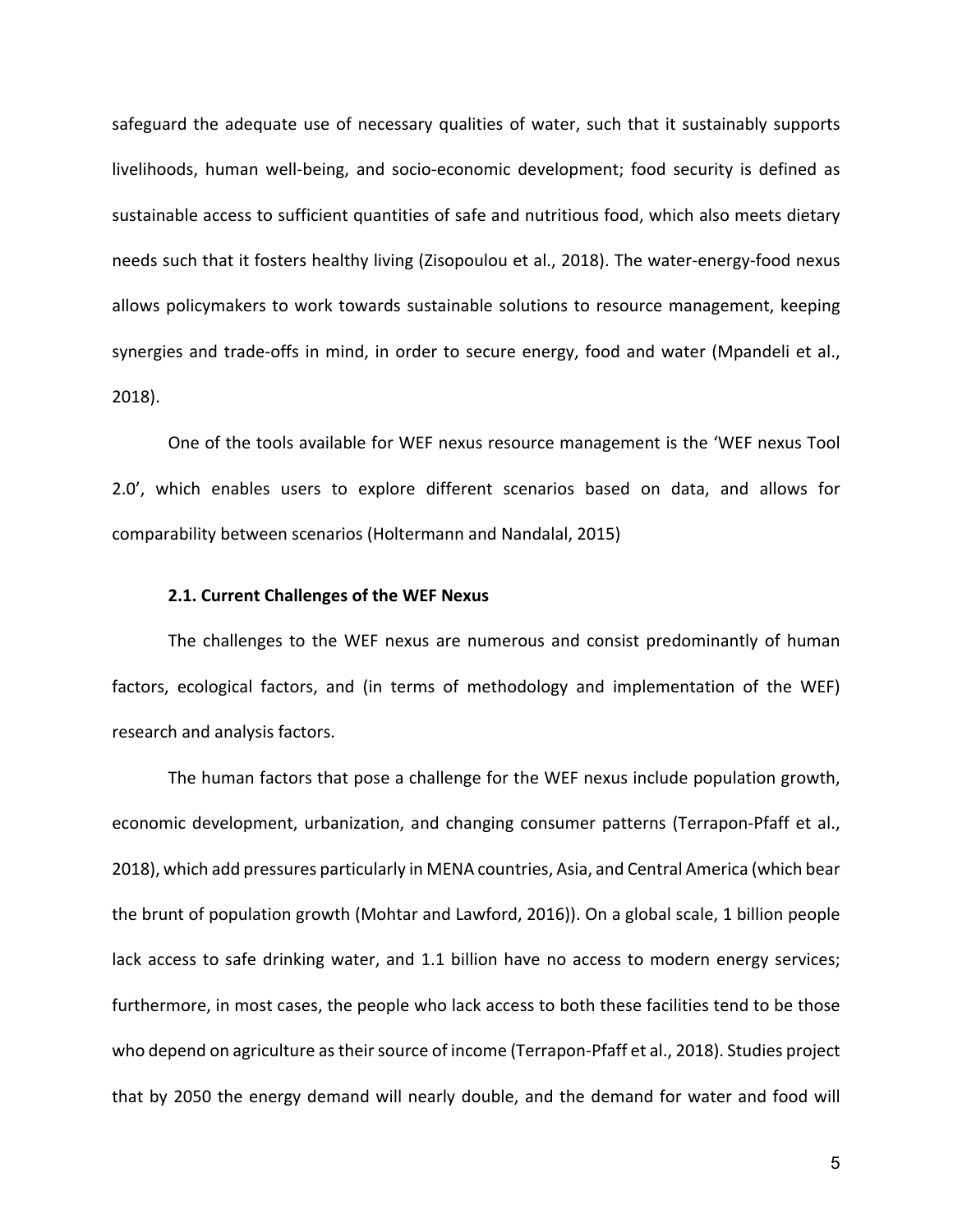increase by 50% (Zisopoulou et al., 2018). By 2030 urban population will have increased from 29.1% (in 1950) to 60.8% (Zisopoulou et al., 2018), with a large portion attributed to the developing world.

Another set of challenges faced by the WEF nexus are the ecological factors such as overwithdrawal of surface water and groundwater, water pollution, depletion of underground water and the inability to control excess flows (Giupponi and Gain, 2017). Water extraction is linked to economic growth and is a primary contributor to food security (Zisopoulou et al., 2018); 55% of the operating costs of water utilities go to energy, and food production utilizes between 70% and 90% of total water used for human activities (Mohtar and Lawford, 2016).

The value of water is also a factor that negatively influences decision making in the WEF nexus. The price paid by consumers for the use of water in homes is quite understated in comparison to the actual costs of water provision, and the opportunity costs of water use in other sectors (Holtermann and Nandalal, 2015). This could lead to "questionable resource use decision in the WEF nexus" (Holtermann and Nandalal, 2015). Bates et al. (2008) posit that the value of water is the "prioritization of domestic and industrial water supply over irrigation water supply and the efficient use of water, including the application of water-saving technologies and water pricing". Due to this prioritization, the food production sector is likely to be ignored in favor of the energy and domestic use sectors.

Biofuels are an example of this, wherein the production of biofuels is heavily emphasized in certain countries; since they require large amounts of water input per unit of energy output, the low price of water is a major factor in encouraging biofuel production (Holtermann and Nandalal, 2015). However, biofuel production usurps resources from food production, and also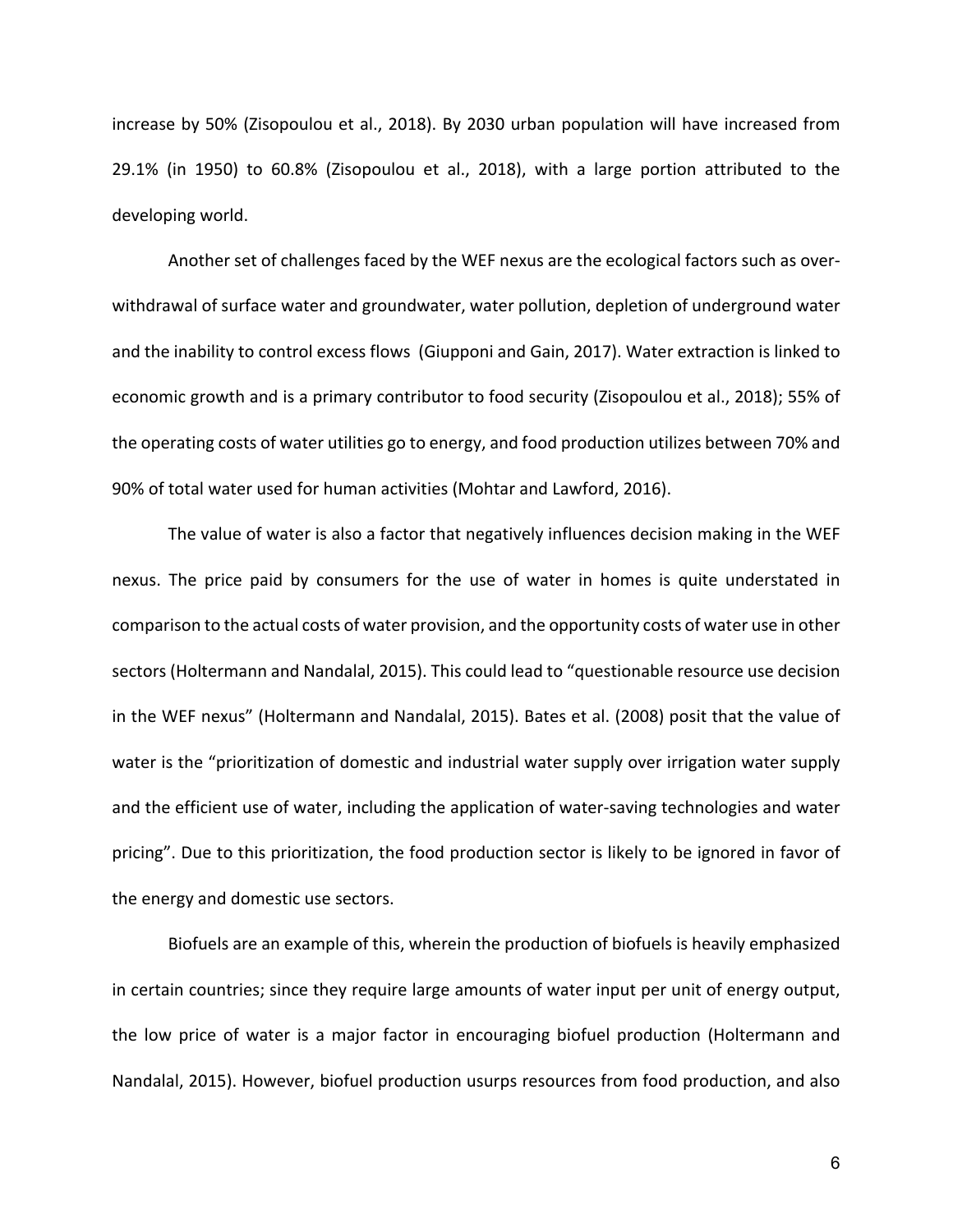the heavy demand of water could mean that some segments of society are being denied water for domestic use. 10% biofuel shares in global transport would increase the risk of lack of food by 15% (Huq, 2015). In Tanzania, increasing biofuel plantation is leading to threats to local livelihoods, land grabbing, and destruction of biodiversity coupled with a lack of water for domestic use (Huq, 2015). In Cambodia the effects of biofuel plantations are even worse (Huq, 2015). If the price of water was increased to reflect its actual costs, biofuel production would become much more expensive, thereby making biofuel production less attractive and financially less viable (Holtermann and Nandalal, 2015).

Scope and scale are also important considerations in nexus thinking, because "actions in one geographic region often influence and are influenced by actions in other geographic regions" (McCarl, Yang, and Srinivasan, 2017). Sectoral and resource scope are also important considerations. Global oil price for example can cause strains on WEF nexus in different parts of the world. The issue is made all the more complex in WEF considerations because there exists a range of scales and "the scales that matter to each component systems vary in importance. For example, water supply and sewage systems tend to be more localized than food supply systems, that have extensive global supply chains for both inputs (e.g., fertilizer) and outputs (i.e., food)" (Hoolohan et al., 2018). The effects of any intervention will be felt on the various scales. Temporal scales are another challenge for the WEF analysis. According to Hoolohan et al. (2018), studies of the WEF that focus on long term impacts tend to undermine the short and medium term impacts of policies, and conversely, studies that focus on short term policy impacts ignore the long term management issues that can arise due to climate change.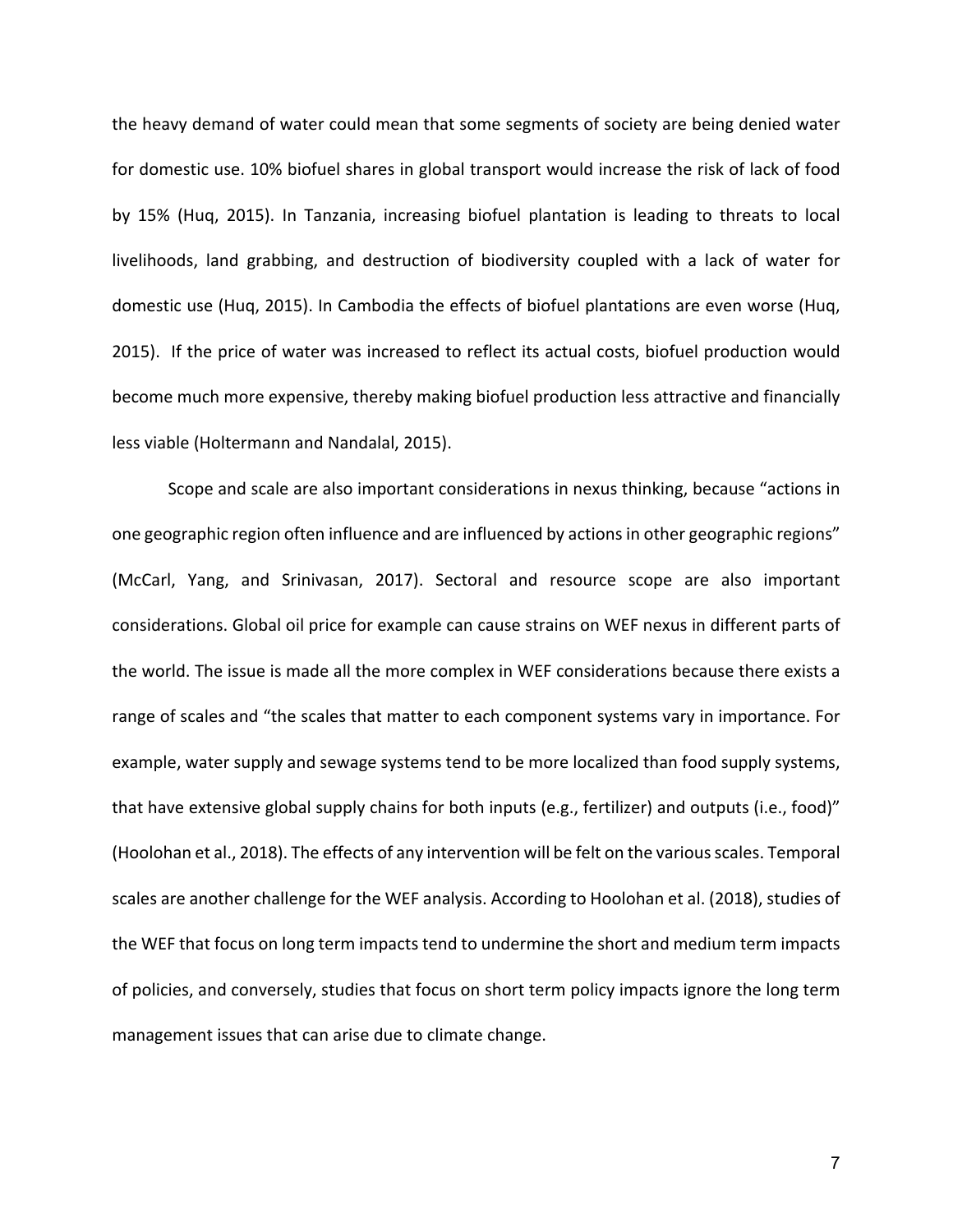Addressing nexus issues thereby requires a holistic thinking in time as well, integrating both short and long term goals. Furthermore, the discussions of the WEF nexus have focused on global or national levels, often discounting that many challenges are faced by communities, households, institutions, and even small businesses at a local level (Terrapon-Pfaff et al., 2018). Using WEF nexus thinking in a localized context is necessary in order to understand the connection between access to sustainable energy, nutritious food, and safe water; without this understanding, analysis of global WEF problems is likely to be incomplete (Terrapon-Pfaff et al., 2018). In addition, the transference of global practices into a local level can pose challenges (Terrapon-Pfaff et al., 2018). A tousle exists between national versus regional goals: shared resources are better dealt with at a regional level, however involving cooperation of actors would be a challenge when most governments want to act in national interests (Nhamo et al., 2018).

In addition, data collection, analysis, interpretation, and visualization are challenges faced by the WEF framework, which doesn't have any set models, indicators, or indices with which to guide research. Nexus data that is desirable in order to foster better management across resources include regional economics, income distribution, water-energy-food needs and prices, technology mix, emissions of CO2e and soil health, water contamination levels, allocation of land and water, export and imports (along with possibilities and needs in the future), groundwater stock, potential alternative energy and water sources and their viability, population growth, sprawl, and associated WEF demand increase, energy use by sector (particularly food production), utilities pricing, and agricultural production (McCarl, Yang, and Srinivasan, 2017). The complexity and expansiveness of data required for optimal decision making shows the challenge faced by the WEF nexus method of resource management. There is a need for data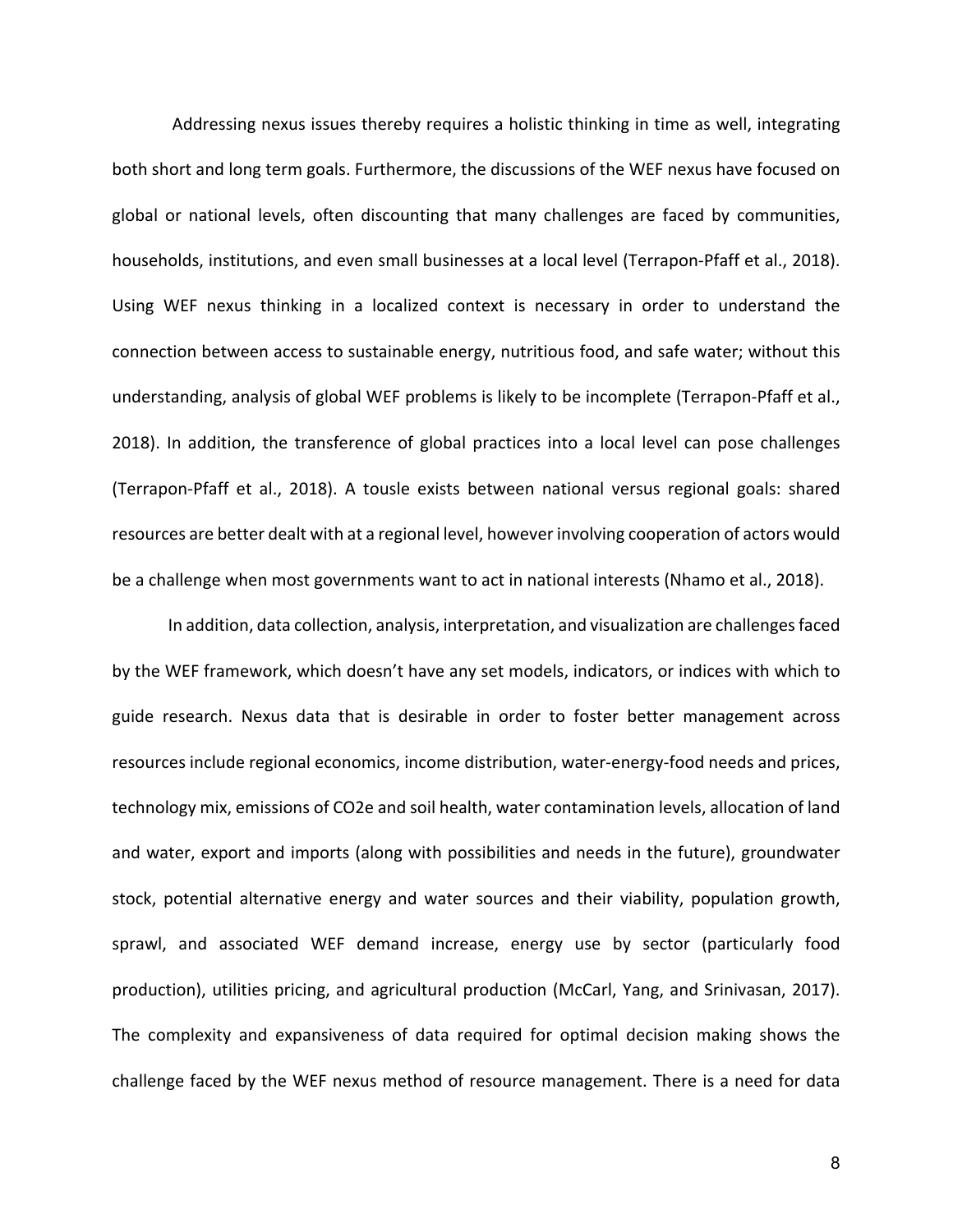unifying and modeling, in order to better understand the challenges to the WEF nexus, and also to better create local solutions (McCarl, Yang, and Srinivasan, 2017). There is also a need to improve how that data is relayed and presented (McCarl, Yang, and Srinivasan, 2017). Finally, climate change also puts pressure on the WEF nexus and creates a series of challenges that will be exacerbated due to unpredictable changing weather patterns.

## **3.0 Climate Change impacts on WEF Resources**

There is a strong consensus among the scientific community, supported by ample evidence that the Earth's climate is warming in response to increasing greenhouse gas emissions caused by human activity. Other changes are emerging from a warming climate and threaten to profoundly affect the resources on which the human and the natural world depend. Specifically, climate change is identified as an additional stressor to the WEF nexus (Leck et al., 2015). Climate is an important determinant of water availability and potential agricultural production, and can influence greatly energy provision and demand (Leck et al., 2015). Changes in precipitation patterns, increase in extreme weather events such as floods, droughts and storms as well as sealevel rise, will drive fluctuations in WEF resources while simultaneously generating secondary effects to the nexus (Leck et al., 2015; Mpandeli et al., 2018).

#### **3.1 Climate Change Impacts on Water Resources**

The impacts of climate change on water supply and water quality are a fundamental concern of the WEF nexus. Lakes, rivers, aquifers, oceans and the hydrological cycle will be undergoing severe disturbances from climate change. Impacts on the hydrological cycle and systems involve changes in precipitation patterns, more frequent and extreme occurrences, widespread snow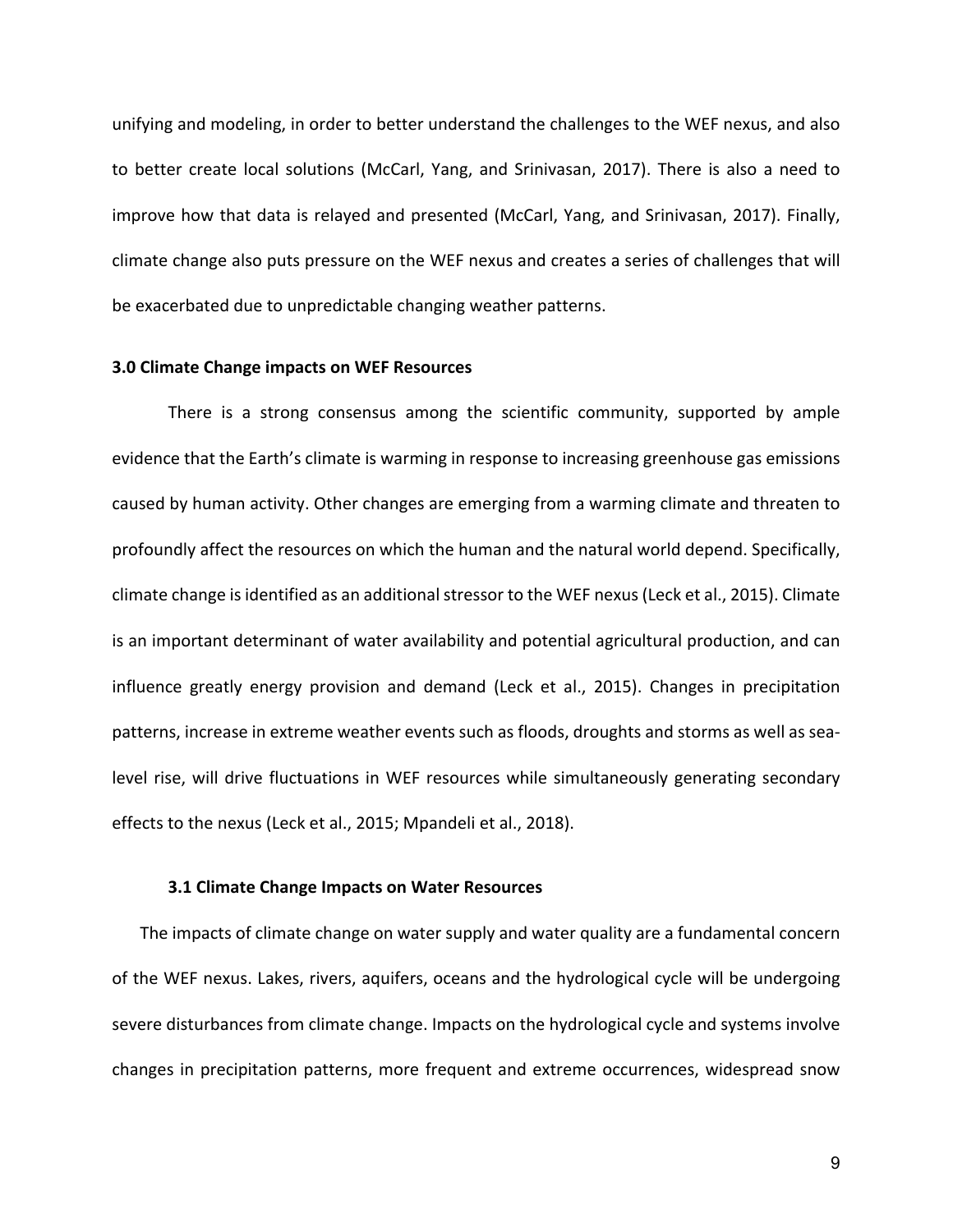melting, ice and permafrost thawing, increased evaporation, and changes in soil moisture (Bates et al., 2008). Changes in rainfall patterns will cause some areas to become wetter, while others will become drier (Mpandeli et al., 2018). According to climate projections, areas experiencing monsoon regimes, areas of the tropical Pacific and high latitude regions will observe a general increase in intense precipitation events, during both summer and winter seasons (Bates et al., 2008). Increased annual precipitation and widespread snowmelt will modify stream and riverflow, increasing chances of floods and compromising water quality. Indeed, more intense precipitation and runoff can impact river and lake water quality by increasing sediments, nitrogen, and other pollutants (Georgakakos, et al., 2014).

Inversely, sub-tropical regions such as tropical Central American-Caribbean, the Mediterranean as well as mid-continental areas are projected to experience decrease in mean precipitation (Bates et al., 2008). Direct negative impacts would affect food production and energy generation, causing further consequences on nutrition, health and wellbeing, and sanitation (Mpandeli et al., 2018). In addition, reduced annual rainfall and increased evaporation from warmer temperatures will cause unreliability of surface water resources which can increase in groundwater use, in both rural and urban areas (Bates et al., 2008; Mpandeli et al., 2018). The water quality of coastal freshwater aquifers and surface water resources may also be compromised by saltwater intrusion caused by rising sea-levels, storms and storm surges, further exacerbating water insecurity (Bates et al., 2008; Georgakakos, et al., 2014).

## **3.2 Climate Change Impacts on the Energy Sector**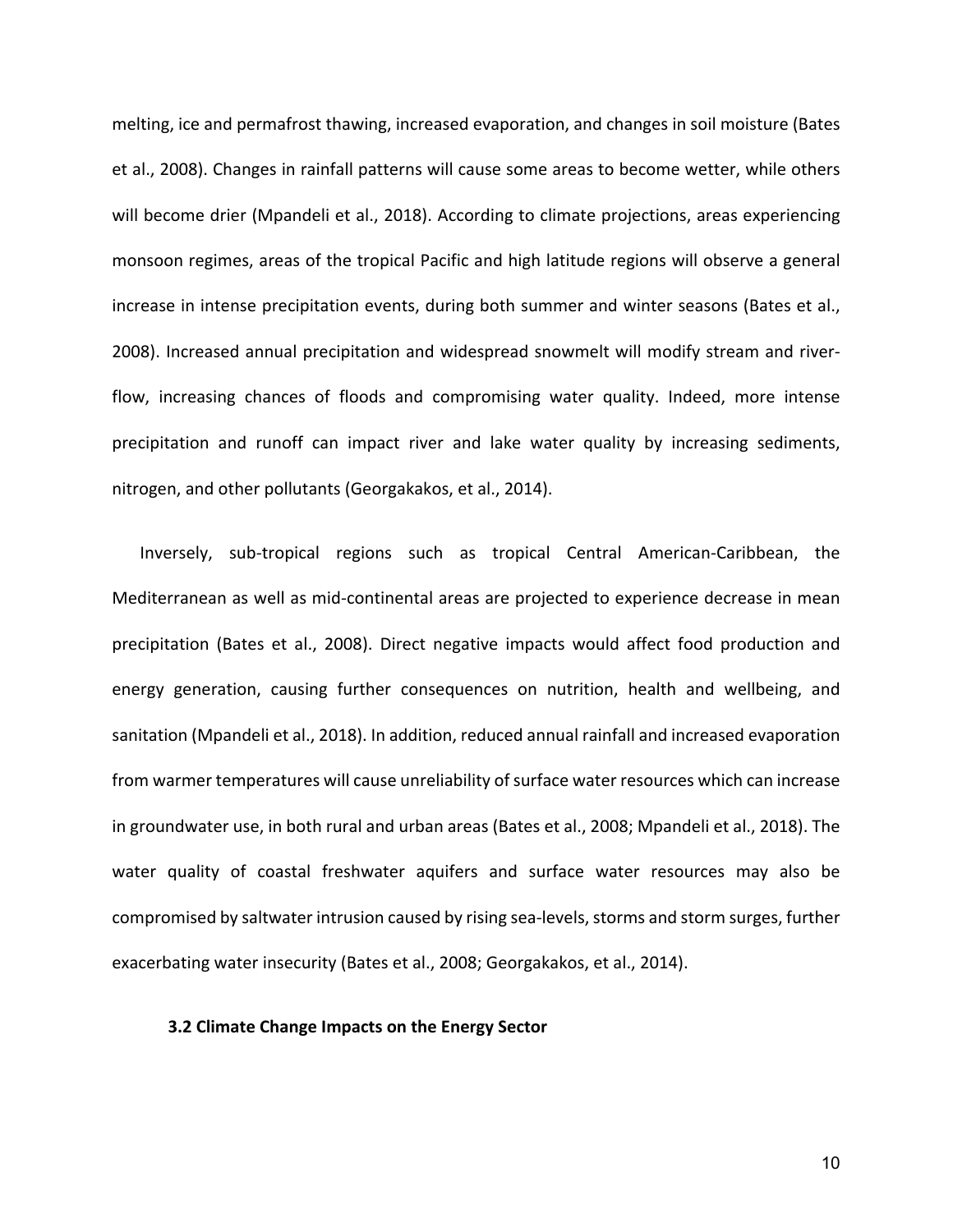Climate change is projected to act as an additional stressor to the energy sector by increasing energy use and pose further risks to energy production, reliability, supply and costs (Mpandeli et al., 2018; Mabhaudhi et al., 2016; Dell et al., 2014). Changes in water availability, extreme weather events, rising temperatures, rising sea levels and intense storm surges are among the main climate change impacts that will affect the energy sector (Dell et al., 2014; IRENA, 2015).

Decreasing water availability combined with changes in precipitation patterns and more frequent droughts will threaten the various stages of the energy supply process. Hydropower generation and biofuels production are highly vulnerable to these impacts since they are dependent on rainfall and runoff (Mpandeli et al, 2018; Schaeffer et al., 2012). Fossil fuel and nuclear power remain however the largest users of water for extraction, processing, power plant cooling and transportation purposes (Mabhaudhi et al., 2016). Rising atmospheric temperatures can impact negatively the efficiency of power plants and weaken the capacity of distribution infrastructures (IRENA, 2015; Schaeffer et al., 2012). Higher temperatures will also influence energy demand globally as warmer summers will increase cooling demand (Dell et al., 2014; Schaeffer et al., 2012). Extreme weather conditions, rising sea levels and more intense storm surges may cause damage to power plants and other infrastructures interrupting the production, transmission, transportation and distribution of all types of energies. More frequent and intense droughts, frosts and storms can also affect crops needed in the production of biofuels (Schaeffer et al., 2012).

## **3.3 Climate Change Impacts on Agriculture**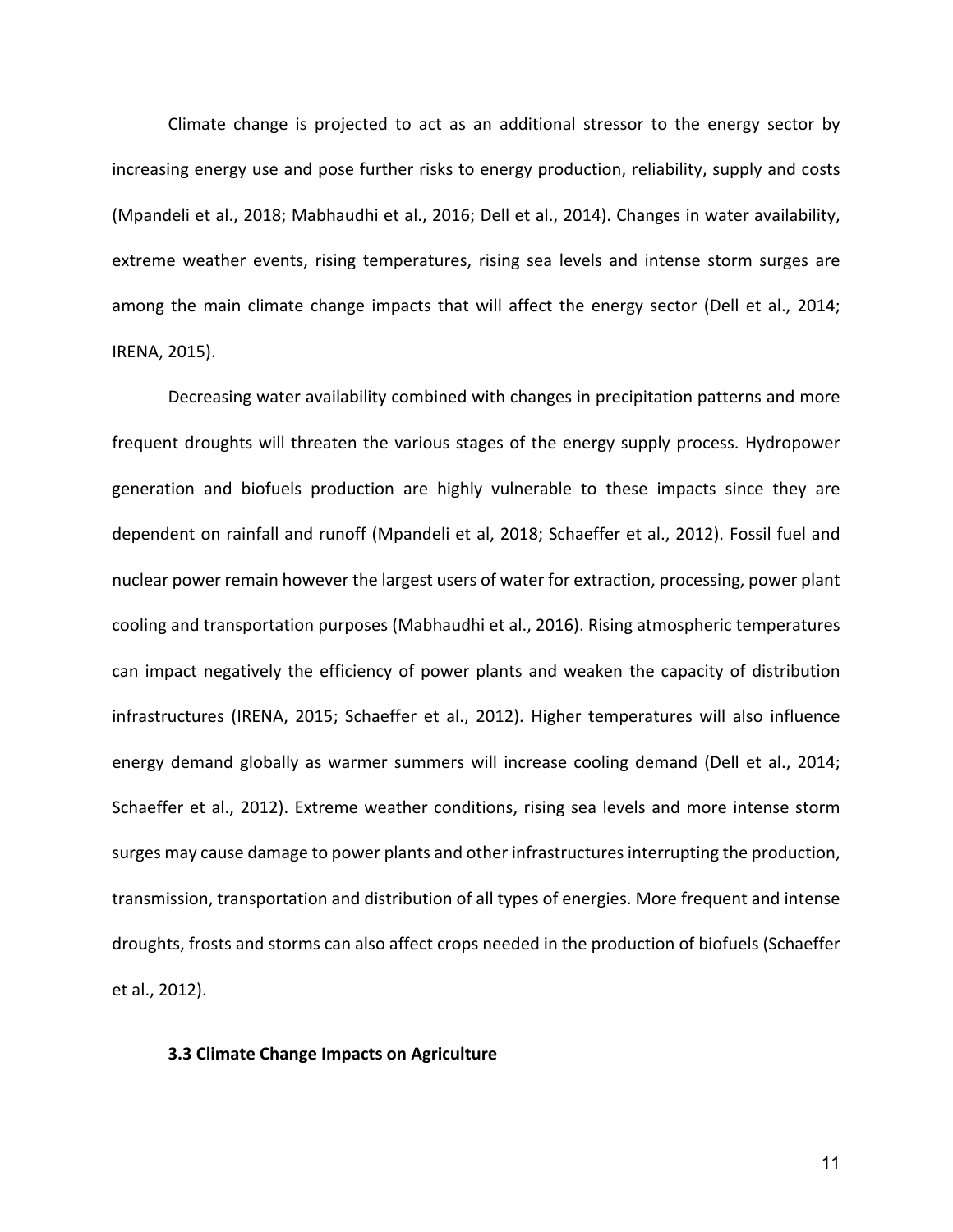Climate change is already severely impacting the performance of the agriculture sector since food production is highly dependent on climate conditions (Hatfield et al., 2014; Mpandeli et al., 2018). In many regions, climate change is posing additional challenges in achieving food and nutrition security by reducing crop production and causing significant increases in food prices (Hatfield et al., 2014; Mpandeli et al., 2018). Crops and livestock consume large amounts of water. A warmer climate will increase water evaporation rates leading to more frequent water shortages (Kantor et al., 2017). Combined with declining rainfall, warming temperatures increase the potential for more frequent and longer droughts which will affect both crop production and the health of livestock. Inversely, more frequent and intense precipitation events such as flash floods can lead to crops drowning and accelerated soil erosion (Kantor et al., 2017). Other extreme weather events such as intense storms and hurricanes, frost and hail can exacerbate soil erosion, ravage crops, harm livestock, and significantly damage infrastructures necessary to the transportation and storage of food (Hatfield et al., 2014).

It is important to note that the agriculture sector is a major source of greenhouse gas emissions and that the intensification of agricultural activities as a response to climate change will result in the enhancement of the greenhouse effect, thereby exacerbating global warming and other climate change impacts (Mpandeli et al., 2018).

## **4.0 Current Adaptation to Climate Change Impacts of the WEF Nexus**

In attempting to collect data about the progress and challenges faced across the world in relation to the WEF nexus, it is found that the breadth of information makes it necessary to adequately relate and consolidate the different data that is retrieved from many research methodologies across sectors. Understanding and planning adaptation strategies with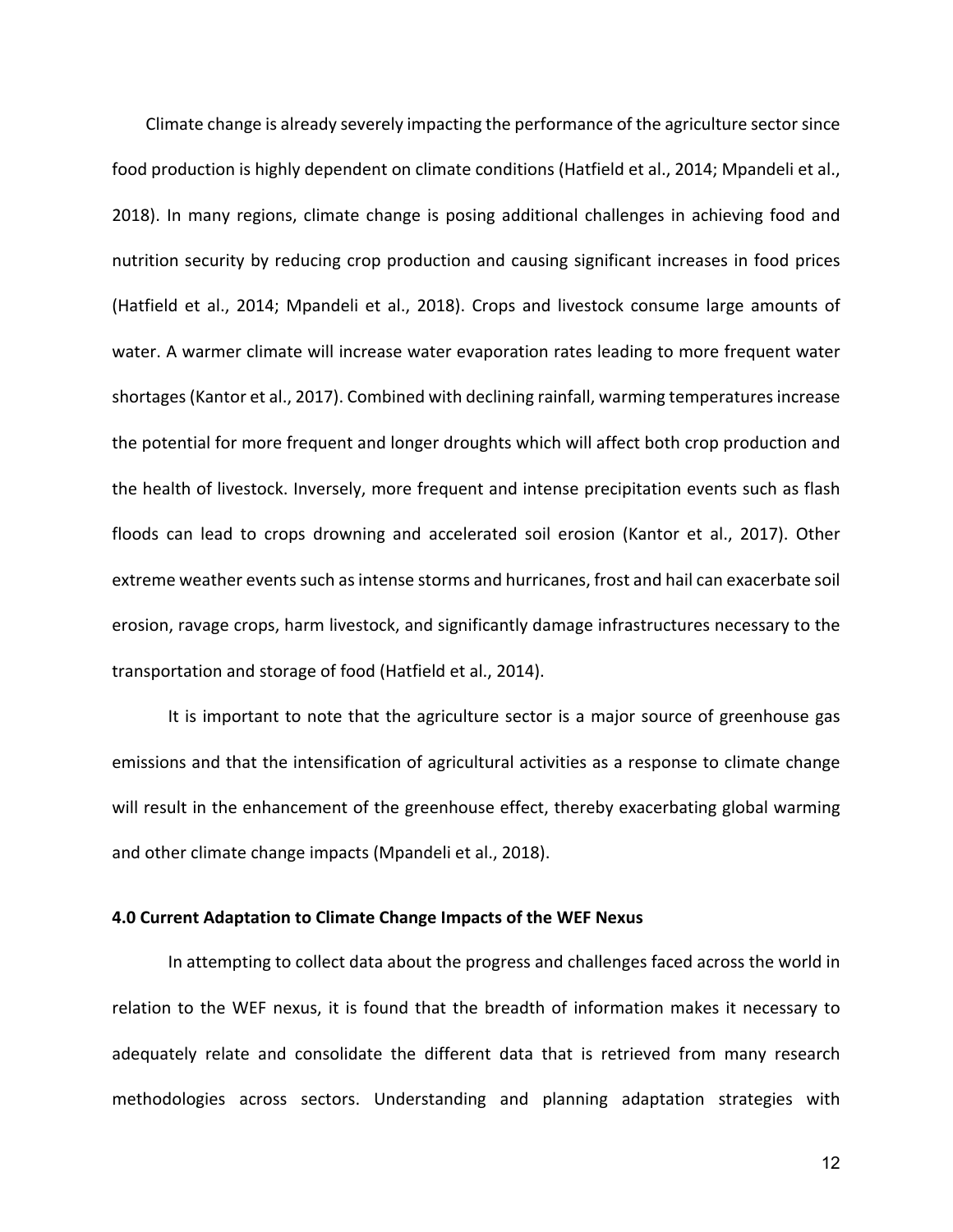information provided from different fields is believed to be the way forward in ensuring that the most comprehensive water, energy and food policies are developed and enacted (Srinivasan et al, 2015, p.5). In addition to the importance of consolidation, it is also found that stakeholder elicitation of adaptation priorities and responses are successful in some cases. Stakeholders are asked to come together to develop adaptive strategies. Other times experts develop adaptation models together with various stakeholders, or independently and those are subsequently introduced to stakeholders with culturally appropriate tools to maximize their understanding and contributive capacity (Srinivasan et al, 2015, p.5).

## **4.1 WEF Nexus Opportunities and Progress in Developed Countries (eg. South Korea, Central Europe)**

## **4.1.1 South Korea**

The WEF interactions in South Korea, a fairly developed country dealing with water basin issues, center the processes of desalination and inter-basin transfers. Water insecurity in the region manifests as a result of growing population and urbanisation, climate change and the nature of its landforms (OECD, 2018 p.15). It is described as a mature water economy, in that it recognises that its existing systems can be changed, connected and further enhanced to improve the quality of water distribution while still holding environmental conservation important. The country relies on surface water use and its current supply is affected by low annual precipitation, limited precipitation time intensified by climate change, causing intense competition for water resources (Holtermann and Nandalal, 2015). This is especially true in rural areas where water infrastructure is not as extensive or up-to-standard as the infrastructure in urban areas.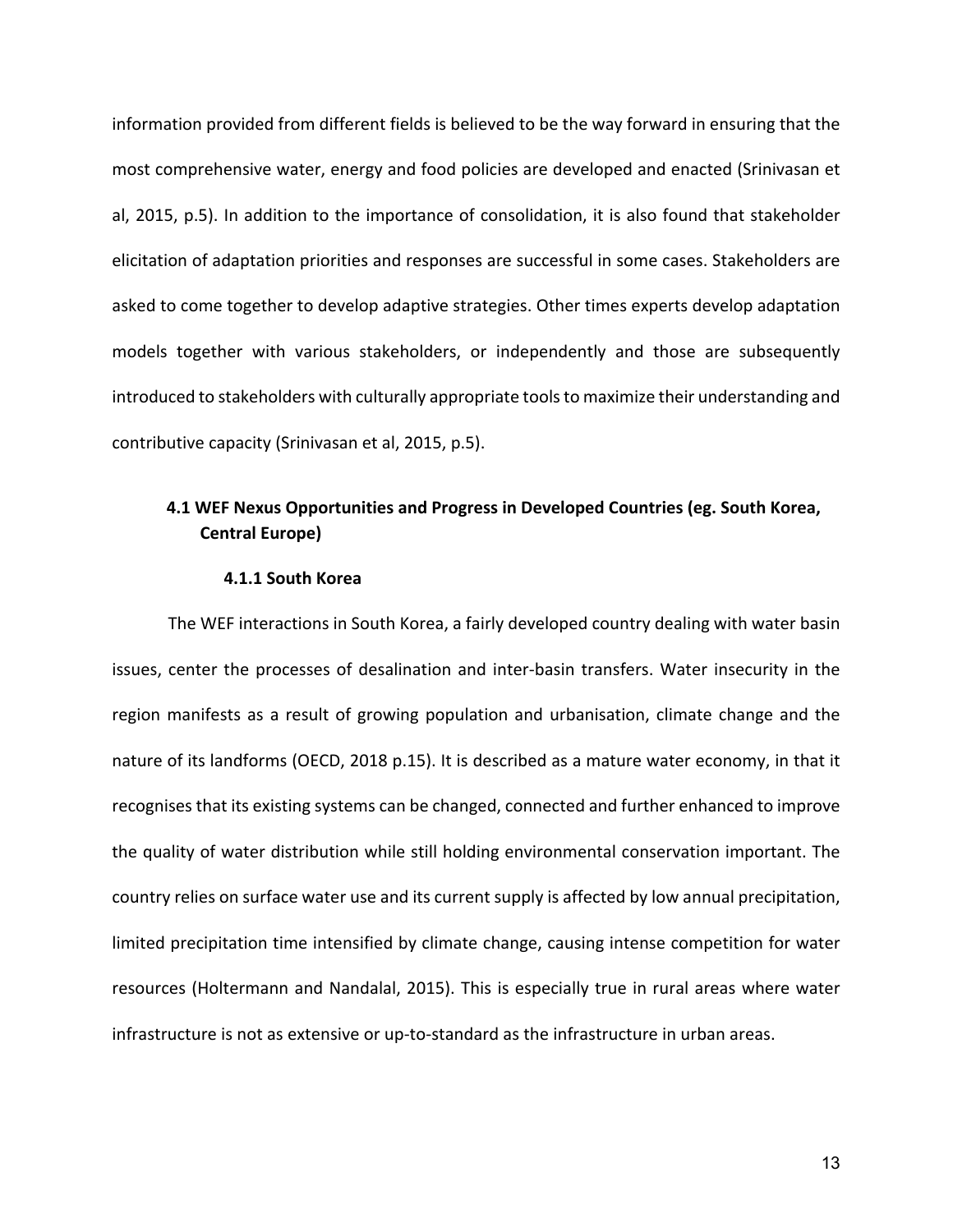As a result of the growing water scarcity in the region, there was a widespread adoption of energy-intensive, high-emission operations to remedy the situation. The two main procedures; inter-basin transfers and desalination technology, while necessary WEF-centric interventions, pose a hazard to the long-term health of the WEF nexus in Korea. Desalination in particular is a cause for concern because the residual toxic brine is not properly treated or disposed of. In cases where it is left to evaporate from land cachements, it threatens to increase the salinization of the soil and jeopardise agricultural activities (Radford, 2019; Jones et al., 2019). In addition, Korea faces issues in the field of food production and land use. High-intensity agricultural production approach requires large volumes of water, for cultivating crops and rearing animals as detailed by the OECD report (2018). Intensive exploitation of the soil coupled with climate change-driven acidification and an increase in the occurrence of pest attacks and disease outbreaks poses a danger to the stability of the agricultural sector. It is noted that environmental taxes and charge rates on land development are low, and could be increased accordingly to support efforts to establish stronger environmental regulations and encourage more sustainable policies.

Korea's energy-intensive economy could be in jeopardy if water efficiency is not enhanced. This is because while hydro-electric power is the smallest source of energy (contributing approximately 1% as compared to the 30% contribution of nuclear energy, 40% portion that comes from the use of coal and the 22% from natural gas according to the KEPCO 2017 Annual Report), water is still important in industry because it is used to cool down production plants, and a projected increase (World Nuclear Association, 2018) implies that this particular water use will increase substantially.

## **4.1.2 The Danube River Basin**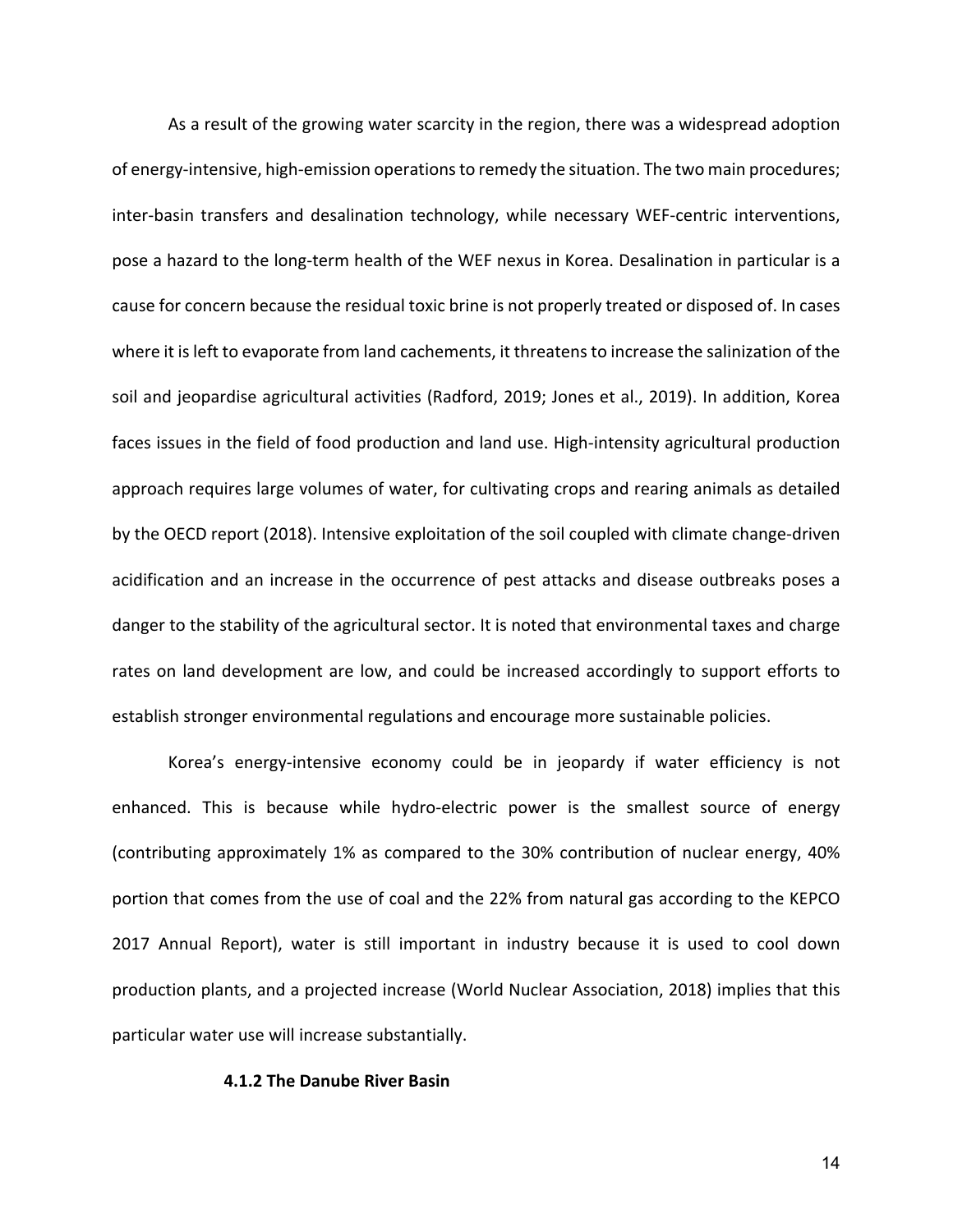The Danube river takes its source from the Alps and runs across Europe; through Ukraine, Moldova, Romania, Serbia, Croatia, Hungary, Bulgaria, Slovakia, Austria, and Germany. Some of the capital cities along the sprawling banks have harnessed the river's flow for their economic growth, as detailed by the Danube Region Strategy. Water is dammed at 59 points along the river for hydroelectric power generation. This high number of dams makes it such that there are disruptions to the ecosystem, with Brears (2017) citing disconnections of floodplains and wetlands as the main manifestations of this. Much like other parts of the world, climate change intensifies the occurrence of flood and drought, in addition to changing rainfall patterns, average temperatures and the like, which will negatively affect the production of hydropower.

Additionally, the water in the river has become unfit for irrigation and drinking as it is heavily polluted by activities related to the dams. Agricultural production as a source of bioenergy material (as an alternative to fossil fuels) is also slated to become more intense, and without proper sustainability measures in place, this could negatively impact food security for communities, townships and cities along the river.

Uzbekistan has developed an energy efficiency labelling scheme aimed at diversifying energy production away from hydropower. The integration of thermal energy resources into the energy provisioning systems that supply Uzbekistan, Turkmenistan, and Kazakhstan provides some relief and creates assurance of energy that is not from hydropower. In addition, there is legislation in place to prevent the importation of appliances that are not labelled as satisfactorily energy efficient by the State Electric Industry Inspectorate (Akhmetov, 2015, p. 30-31). They take this one step further by banning appliances found unworthy in stages. This is a potential area for cross-sector collaboration, where international policy being enacted at a national level affects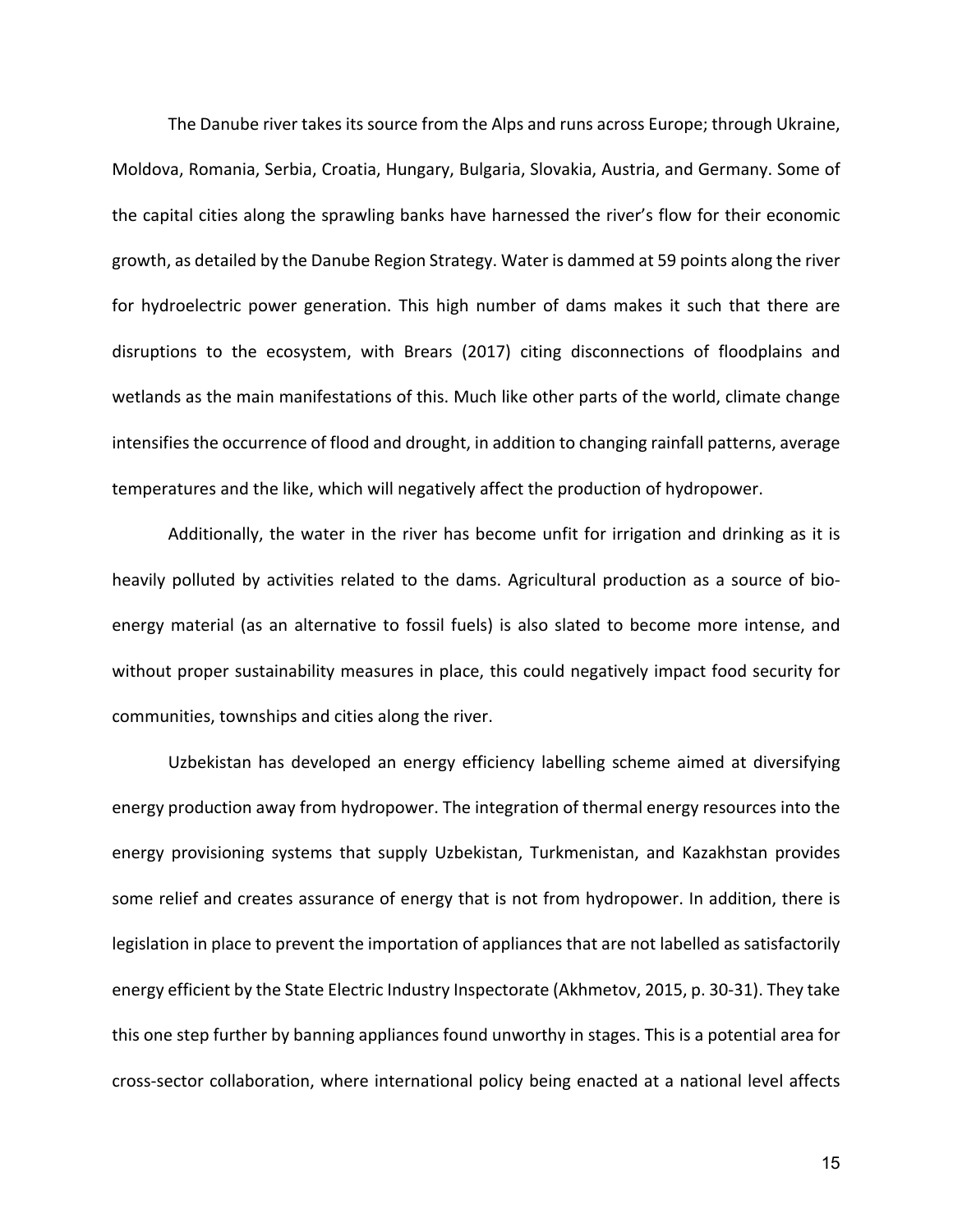corporate behaviour by incentivising firms in the market to provide acceptable appliances from early on, and gain public trust. As this continues, appliances that do not meet the approved standards may be recycled or repurposed, giving companies the opportunity to enhance their products, range of services and on a larger scale, reduce the amount of electronic waste they are inadvertently responsible for.

# **4.2 WEF Nexus Opportunities and Progress in Developing Countries (eg. the SADC &**

## **Tanzania)**

## **4.2.1 SADC**

The South African Development Community (SADC) started out as a regional entity formed to stand united against the politically and economically antagonising apartheid government of South Africa, and so has some political links upon which they can build a stronger alliance. Most of the water used in the region is from rainfall as well as rivers and water bodies that exist along country boundaries. Seeing as the water is a main supportive resource for many of the industries in this area (mining and agriculture as detailed by Conway et al., 2015), it is understandable that the alliance would be formed and maintained through the years.

The recently projected 20% annual precipitation is a cause for concern for multiple members of the SADC. The climate in this region varies, but is largely arid and semi-arid (Bates et al., 2008; Mpandeli et al., 2018). Water as a central resource is fugitive, and coupled with the extremities of climate change, access within this region could be greatly compromised. Indeed, we find from multiple sources of evidence that, "dependence on climate sensitive WEF resources in southern Africa worsens vulnerabilities. Consequently, the region is classified as a climate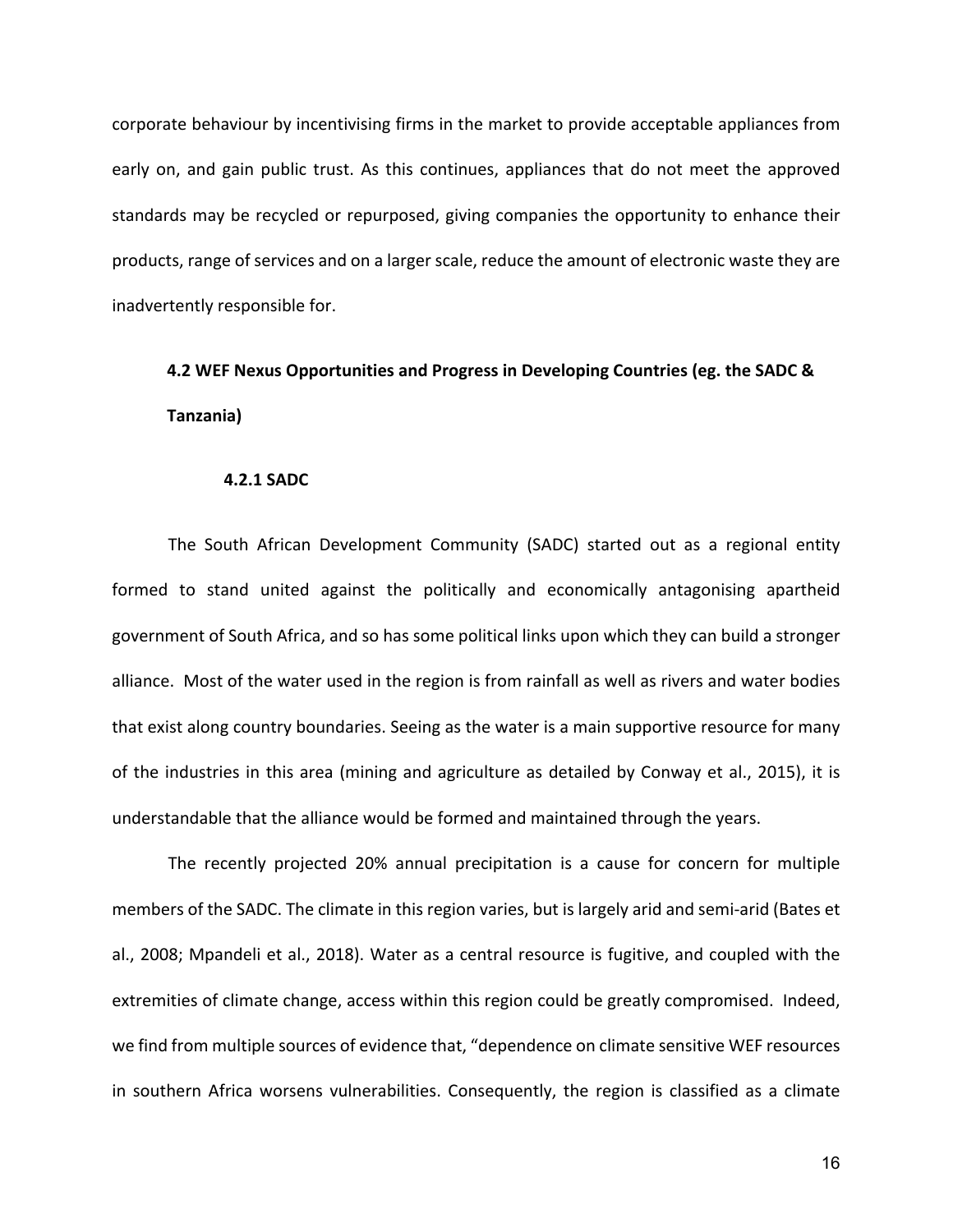change hot spot," (Mpandeli et al., 2018). The changes in crop growth patterns being noticed in agricultural cycles within the region have been seen to put their economic system in jeopardy (Holtermann and Nadalal, 2015).

Members of the SADC are also highly susceptible to climate change effects, largely more so because economies are largely built on agriculture, unlike South Korea. Primary products do not attract as much capital as finished products do, and so differences in export revenue and the subsequent contribution to development are noticeable. The inherent possibility of water insecurity also endangers the energy security of countries that depend on hydroelectric sources (essentially, all of them).

## **4.2.2 Tanzania**

Tanzania, one of the members of the SADC, is home to 52 million people, a thriving agriculture sector and productive industries that source their water supply from a multitude of water bodies that form seasonally in depressions caused by the East African Rift System. Chirisa & Bandauko (2015) highlight that the increasing effects of climate change are calling into question water management and sanitation systems, provided at local government level. The increasing occurrence of droughts, reduced rainfall and predicted changes in rainfall patterns also heighten the likelihood that water scarcity is going to become a reality for a larger number of people across the country. In addition, the aforementioned lack of rainfall will create restrictions within the production of hydroelectric power and limit the amount of solid fuel (i.e.; wood) that can be gathered, especially by citizens in rural areas that do not have the same access to electricity as urban areas.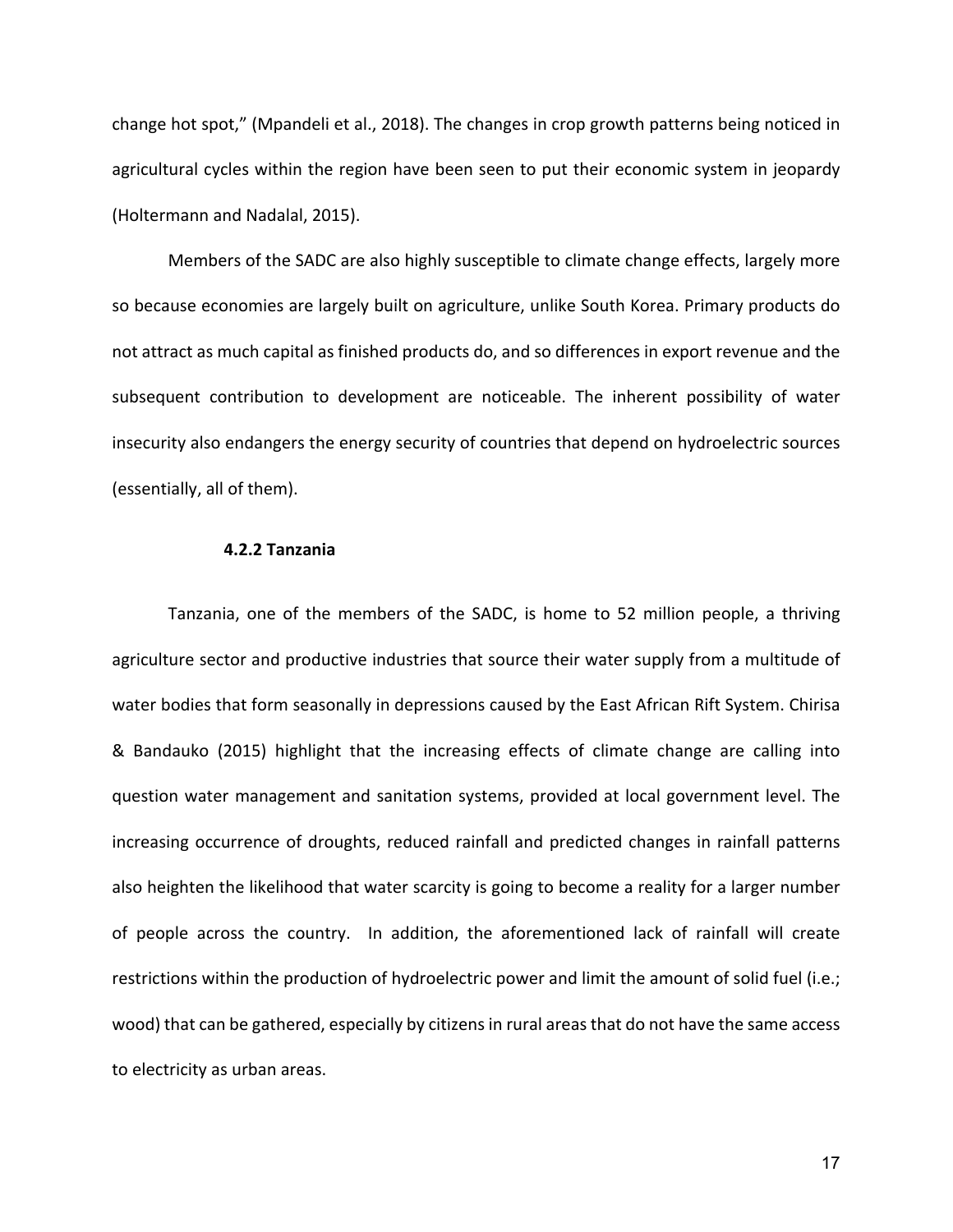Yang & Wi (2018) highlight that the frequency of zero flow days will be more noticeable in Tanzania because of the increase in droughts, high temperatures and reduced rainfall.Currently, efforts are being made to integrate infrastructure, but these efforts must combat the issues of poor leadership, resource limits, weak institutions and a general inability to implement plans in the long-term.

## **5.0 Discussion**

Climate change is already affecting WEF resources in most regions which requires that adaptation strategies be implemented in order to achieve greater water, energy and food security. Through the examination of a range of case studies from developed and developing countries, it was possible to identify successes and failures in addressing WEF nexus challenges within the context of climate change.

Climate change impacts on the WEF nexus are context-specific, therefore strategies to address them will vary greatly from country to country. While adaptation strategies might be different, there is room to learn from the driving forces that encourage adaptation in different countries, and using those to encourage climate change adaptation in different contexts.

We could conclude that wealthy countries are better able to adapt to change than poorer countries, however building assets that enhance people's ability to exploit WEF resources may increase vulnerabilities to climate change and therefore impede on WEF nexus interconnections (Cinner et al., 2018). South Korea's decision to turn to desalination demonstrates that costly, highly advanced and energy-intensive technologies, do not necessarily represent an adequate solution, even if the necessary financial and technological resources are readily available. Indeed, according to Rasul and Sharma (2015), technological measures can often fail to focus on issues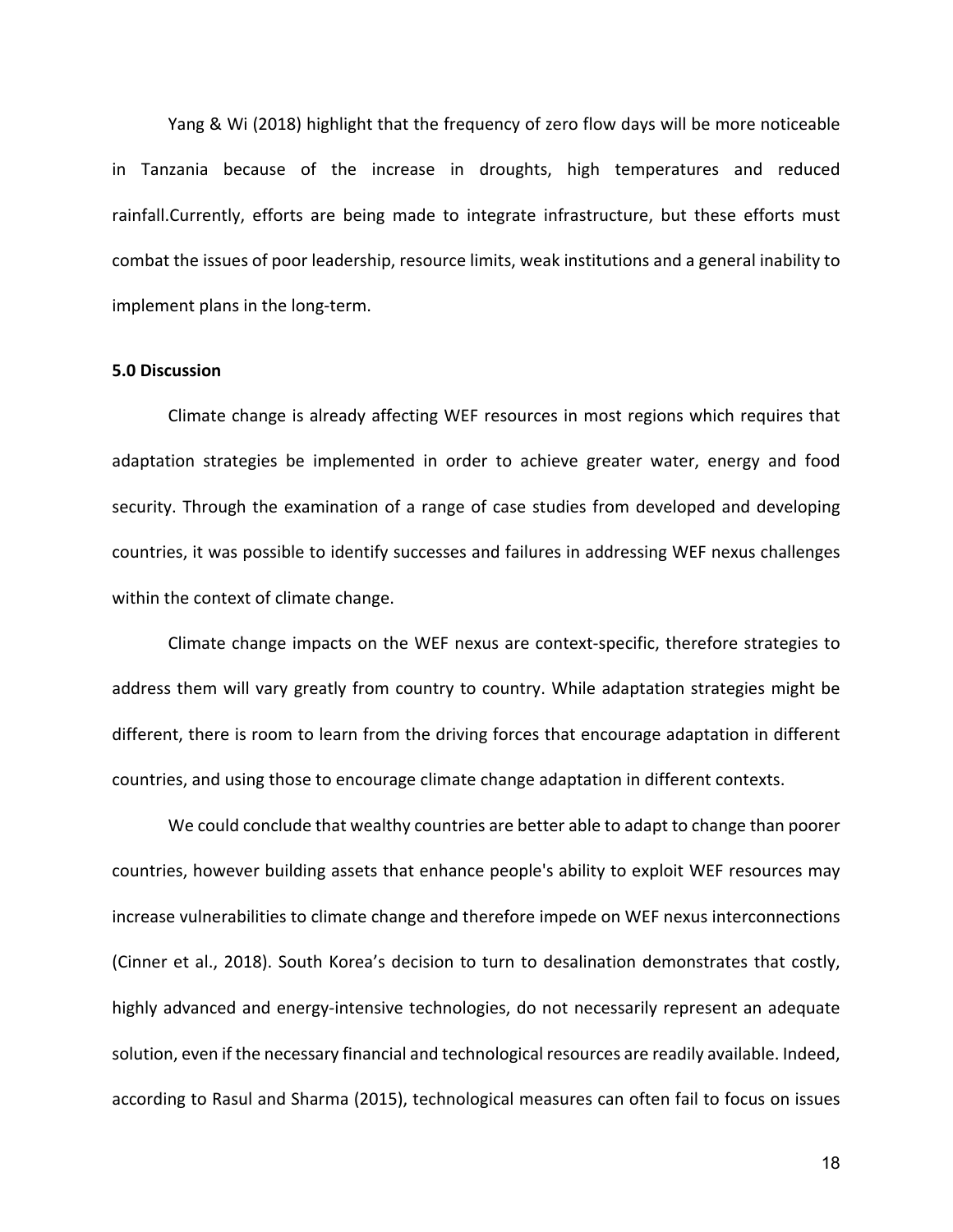affecting the local population, or lead to maladaptation. Smaller communities facing similar water scarcity situations as rural South Korea should focus on enhancing the efficiency of water supply systems by insisting on a certain form of collaboration and association between small service providers. This would provide an opportunity to reduce the vulnerability of these systems to climate change while at the same time targeting the most vulnerable groups of people (Holtermann and Nandalal, 2015, p.119).

Furthermore, as learned from the desalination example, it is not enough to create adaptation measures that only focus on one aspect of the WEF nexus. Projects, particularly energy projects, that focus only on one aspect of the water-food-energy nexus are sub-optimal (Terrapon-Pfaff et al., 2018). To have optimal use of resources, projects need to incorporate multi-layered aims at the project planning stage and not as an afterthought (Terrapon-Pfaff et al., 2018). This can be successfully achieved with both micro-level projects such as co-production of energy and food through 'solar sharing' (Institute of Science in Society, 2013), or with mega projects such as multi-purpose dams that promote small-scale irrigation through solar-powered pumps or hydroponics to reduce trade-offs that exist within the food production sector (Mpandeli et al., 2018). In addition to irrigation, power generation and agriculture, multi-purpose dams could also provide additional services such as aquaculture and eco-tourism activities.

In developing-country contexts, adaptation to climate change should focus on two action pathways simultaneously: mitigating climate change impacts and addressing other drivers of vulnerability such as poverty, gender, structural weaknesses and social equity to also build resilience (Rasul and Sharma, 2015). Regions such as the SADC that still heavily rely on fossil fuels as an energy source are perpetuate counterproductive behaviours that go against climate change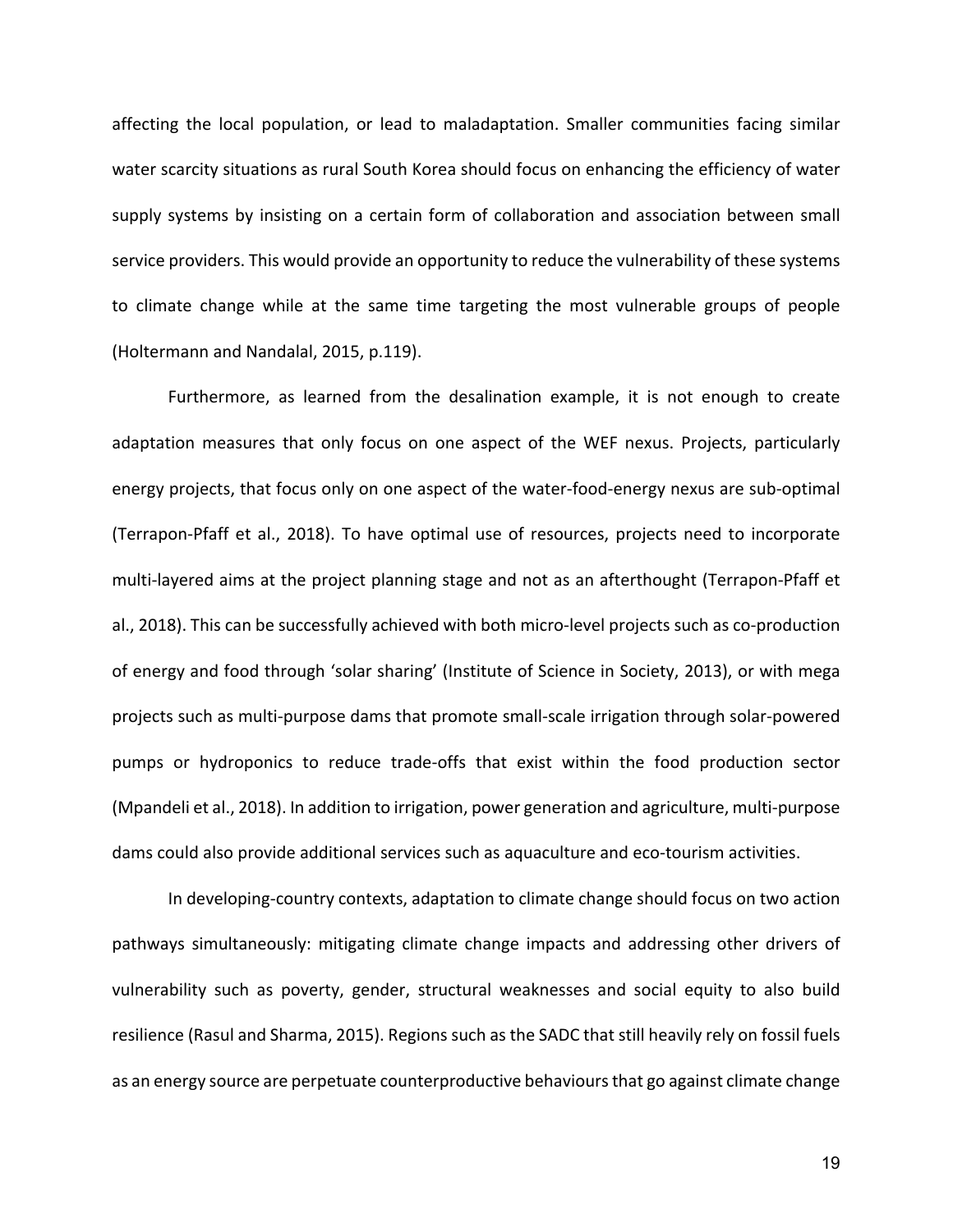mitigation. Furthermore, by adding to greenhouse gas emissions and exacerbating climate change impacts, the use of fossil fuels such as coal, only adds to the vulnerabilities of these communities (Conway et al., 2015). By shifting away from carbon and water-intensive energy sources, and opting for renewable energies, developing countries are provided with an opportunity to simultaneously mitigate climate change, increase water security, reduce poverty by overcoming cost volatility of fossil fuels and increase access to more secure and affordable energy (IRENA, 2015).

One lesson from the Danube river system suggests that industries operating outside the WEF nexus can also be used to encourage better adaptation to climate change, within the WEF nexus. The production and use of appliances that use lesser per unit energy than regular appliances is an example of such methods; by decreasing the overall demand of energy through more energy efficient appliances, or even through promoting energy efficient lifestyles, some pressure can be put off from the water-energy nexus. Thus, one way that countries can adapt the WEF nexus in lieu of climate change is to promote more energy efficient, and water-use efficient lifestyles.

Lastly, it is observed that multi-actor cooperation is essential to building adaptive capacity, particularly in the case of shared watersheds. This can be seen in the case of the Danube River Basin, and the SADC shared watershed. However, in cases where cooperation is lacking, or where different stakeholders are in a deadlock over the decision-making of using the watershed sustainably and efficiently, other methods need to be adopted in order to adapt to climate change pressures on the WEF nexus. Firstly, it is suggested that in these cases it might be more beneficial to engage in micro-level, multi-purpose projects to cater to the vulnerabilities of the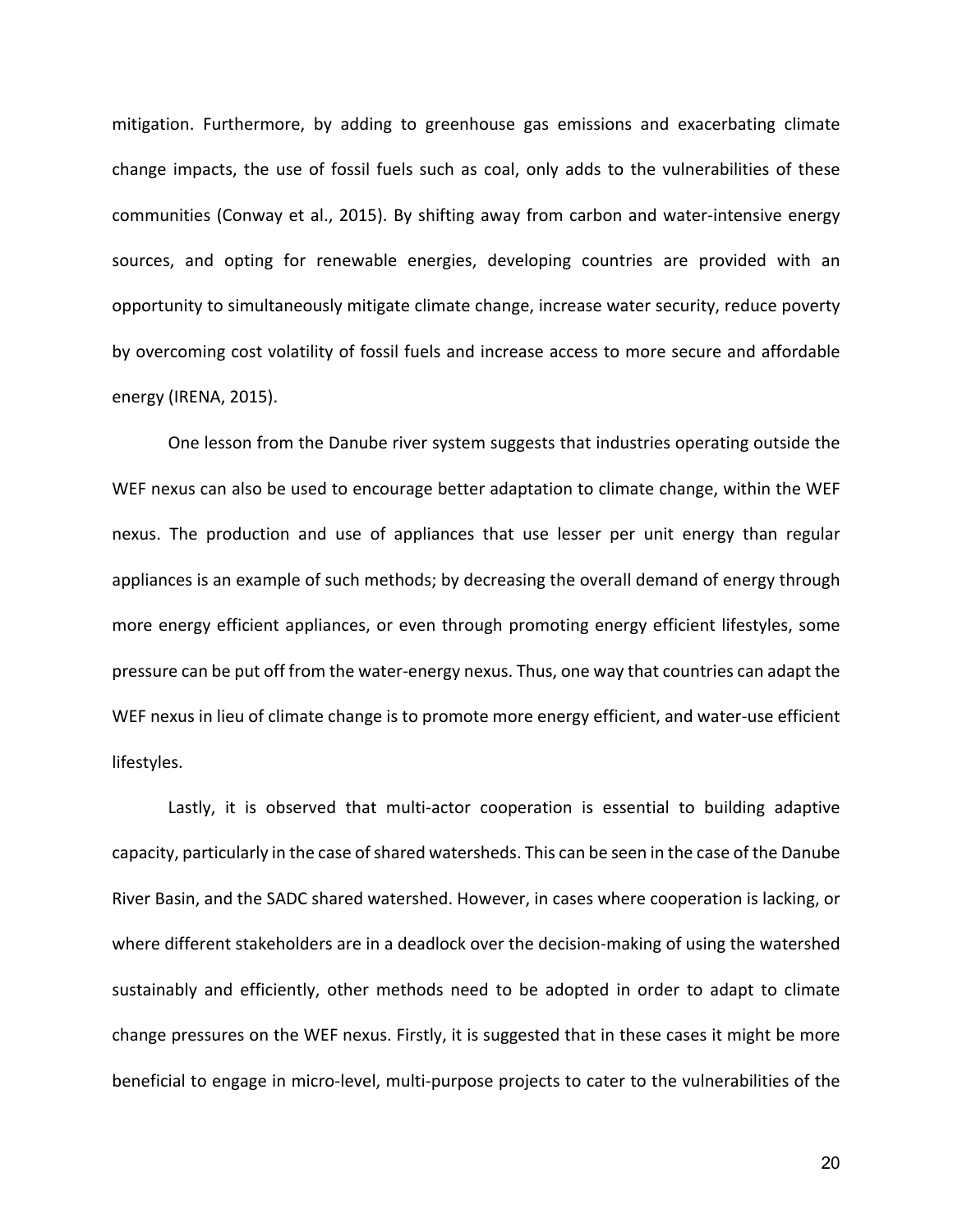local communities. At the same time, actions need to be taken to encourage and incentivize better cooperation amongst different stakeholders and the national and multinational level; it is necessary to even out power asymmetries and incentivise interactions that prioritise the wellbeing of others in order to build a culture of collectively beneficial decision-making. Working on conflict resolution strategies, whilst avoiding tokenism, should be done in tandem with microprojects so that the immediate needs of communities can be met in sustainable ways, and cooperation can be built up for a more national and multinational solution. Mpandeli et al. (2018) suggest that shared power grids that generate electricity from shared watercourses represent an opportunity for regional and transboundary integration and cooperation; while this is a good idea in theory, it is questionable if this can work in contexts where ethnic, or national interests obtrude over the ideal of sustainable water solutions. Therefore it is suggested that cooperation be built up before macro-level water management policies can be put into place.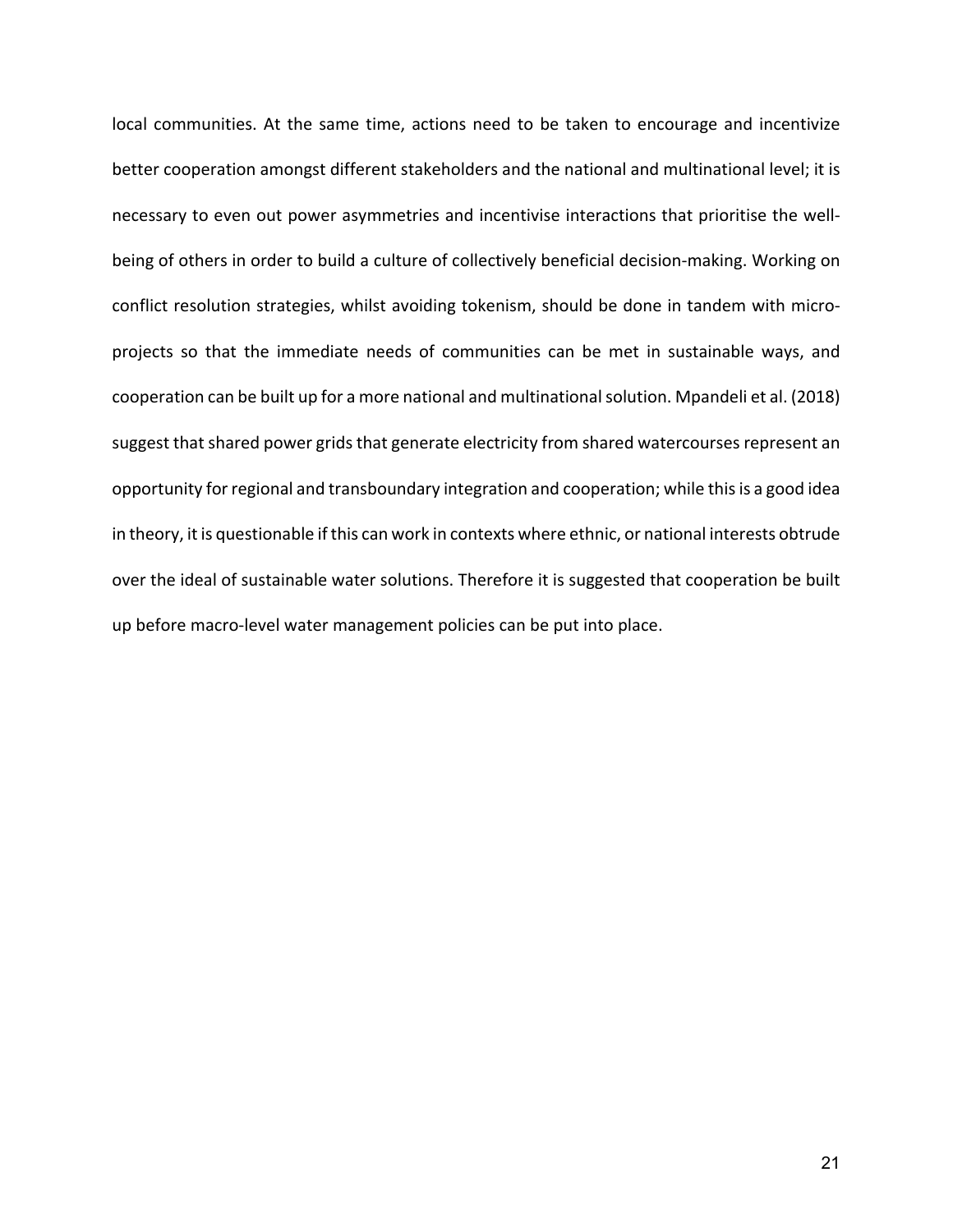## **Bibliography**

- Akhmetov, A. (2015). Energy efficiency assessment of household electrical appliances in Central Asia and policies for energy performance standards and labeling.
- Al-Saidi, M., & Elagib, N. A. (2017). Towards understanding the integrative approach of the water, energy and food nexus. *Science of the Total Environment, 574*(Complete), 1131- 1139. doi:10.1016/j.scitotenv.2016.09.046
- Bates, B.C., Z.W. Kundzewicz, S. Wu and J.P. Palutikof, Eds., 2008: Climate Change and Water. Technical Paper of the Intergovernmental Panel on Climate Change, IPCC Secretariat, Geneva, 210 pp.
- Brears, R. C. (2017). The Green Economy and the Water-Energy-Food Nexus: Best practices for the Danube Region. *28th International Conference Danube River of Cooperation*.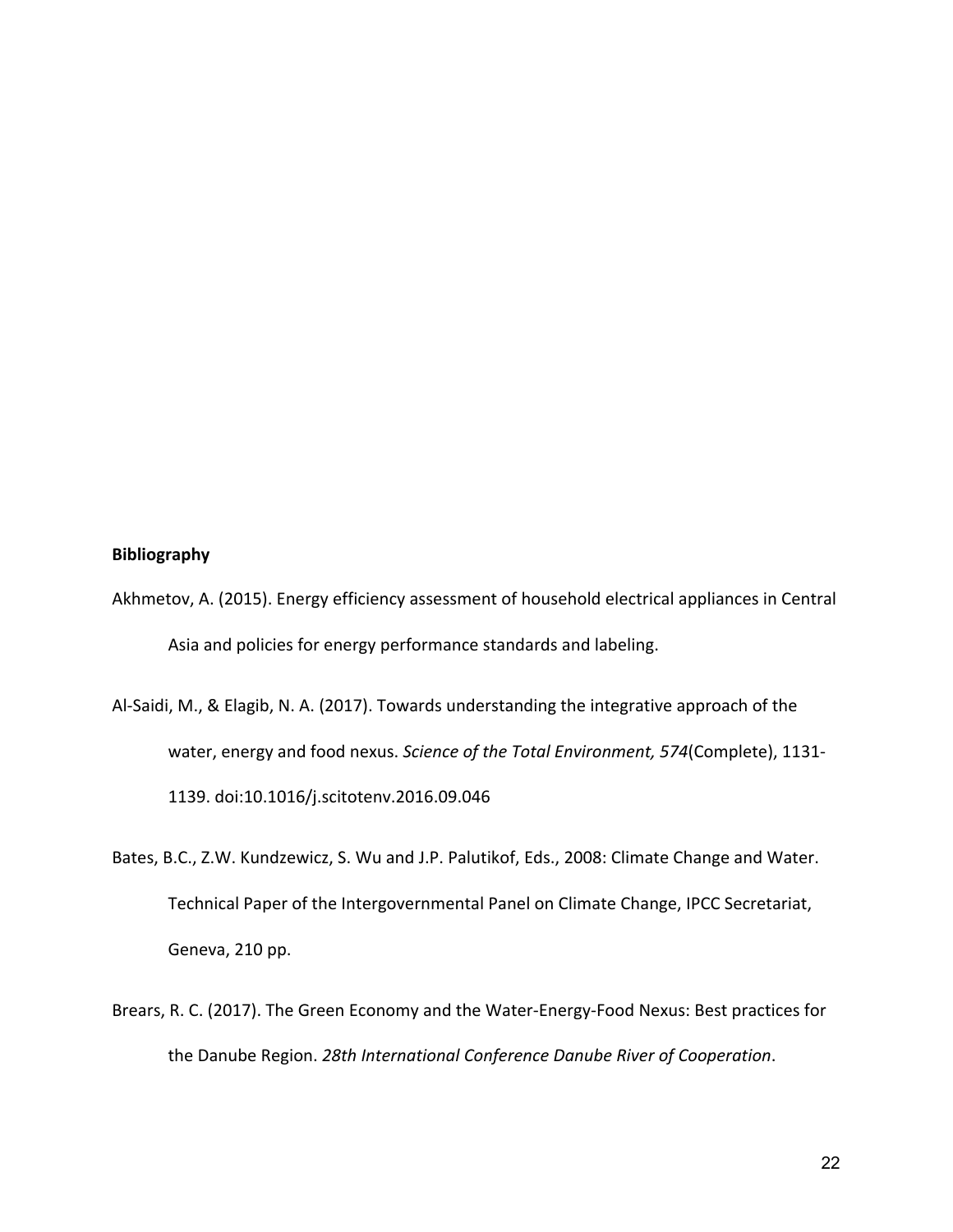http://danube-cooperation.com/danubius/2017/09/27/green-economy-water-energyfood-nexus-practices-danube-region/

- Cinner, J.E, Adger, W.N., Allison, E.H., Barnes, M.L., Brown, K., Cohen, P.J., Gelcich, S., Hicks, C.C., Hughes, T.P., Lau, J., Marshall, N.A. and Morrison, T.H. (2018). Building adaptive capacity to climate change in tropical coastal communities. *Nature Climate Change, 8*, 117-123, doi: https://doi.org/10.1038/s41558-017-0065-x.
- Chirisa, I. & Bandauko, E. (2015). African Cities and the Water-Food-Climate-Energy Nexus: an Agenda for Sustainability and Resilience at a Local Level. *Urban Forum 26*(4) p. 391-404. https://doi.org/10.1007/s12132-015-9256-6
- Conway, D., van Garderen, E.A., Deryng, D., Dorling, S., Krueger, T., Landman, W., Lankford, B., Lebek, K., Osborn, T., Ringler, C., Thurlow, J., Zhu, T. and Dalin, C. (2015). Climate and southern Africa's water-energy-food-nexus. *Nature Climate Change, 5,* 837-846, doi: https://doi-org.proxy.lib.uwaterloo.ca/10.1038/nclimate2735
- Dell, J., Tierney, S., Franco, G., Newell, R.G., Richels, R., Weyant, J. and Wilbanks, T.J. (2014) Ch. 4: Energy Supply and Use. Climate Change Impacts in the United States: The Third National Climate Assessment, U.S. Global Change Research Program, 113-129. doi:10.7930/J0BG2KWD
- Georgakakos, A., P. Fleming, M. Dettinger, C. Peters-Lidard, Terese (T.C.) Richmond, K. Reckhow, K. White, and D. Yates (2014). Ch. 3: Water Resources. Climate Change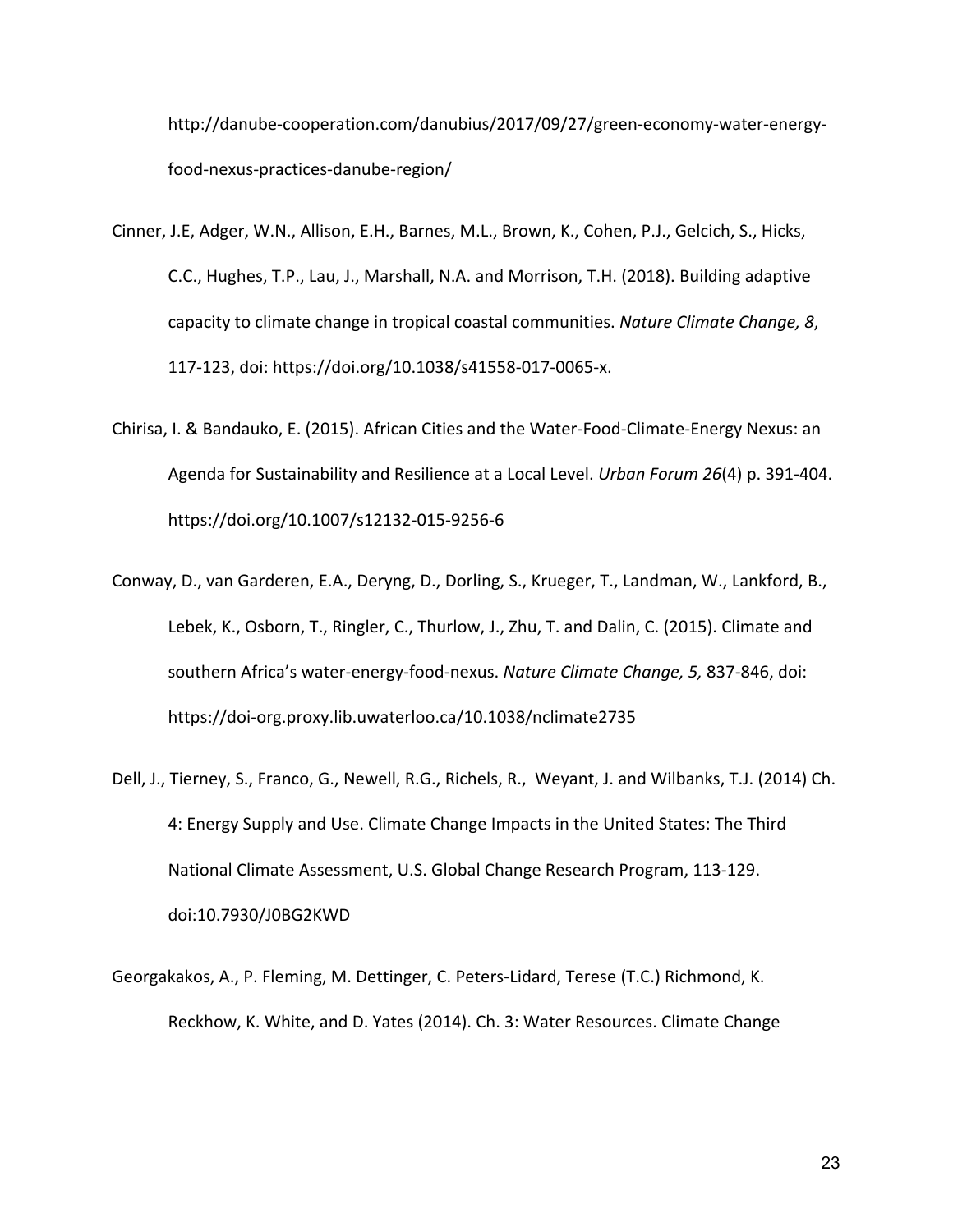Impacts in the United States: The Third National Climate Assessment. *U.S. Global Change Research Program*, 69-112. doi: 10.7930/J0G44N6T

- Giupponi, C., & Gain, A. (2016). Integrated spatial assessment of the water, energy and food dimensions of the Sustainable Development Goals. *Regional Environmental Change*, *17*(7), 1881-1893. doi: 10.1007/s10113-016-0998-z
- Hatfield, J., Takle, G., Grotjahn, R., Holden, P., Izaurralde, R.C., Mader, T., Marshall, E. and Liverman, D. (2014). Ch. 6: Agriculture. Climate Change Impacts in the United States: The Third National Climate Assessment, U.S. Global Change Research Program, 150-174. doi:10.7930/J02Z13FR
- Holtermann, T. and Nandalal, K.D.W. (2015) The water-energy-food nexus and climate change adaptation. *Change and adaptation in socio-Ecological systems*. 2(1), 2300-3669, doi: https://doi.org/10.1515/cass-2015-0022
- Hoolohan, C., Larkin, A., McLachlan, C., Falconer, R., Soutar, I., & Suckling, J. et al. (2018). Engaging stakeholders in research to address water–energy–food (WEF) nexus challenges. *Sustainability Science*, *13*(5), 1415-1426. doi: 10.1007/s11625-018-0552-7
- Huq, N. (2015). Ecosystem services for meeting sustainable development goals: Challenges and pathways. *Change And Adaptation In Socio-Ecological Systems*, *2*(1). doi: 10.1515/cass-2015-0014

Institute of Science in Society. (2013). "Japanese Farmers Producing Crops and Solar Energy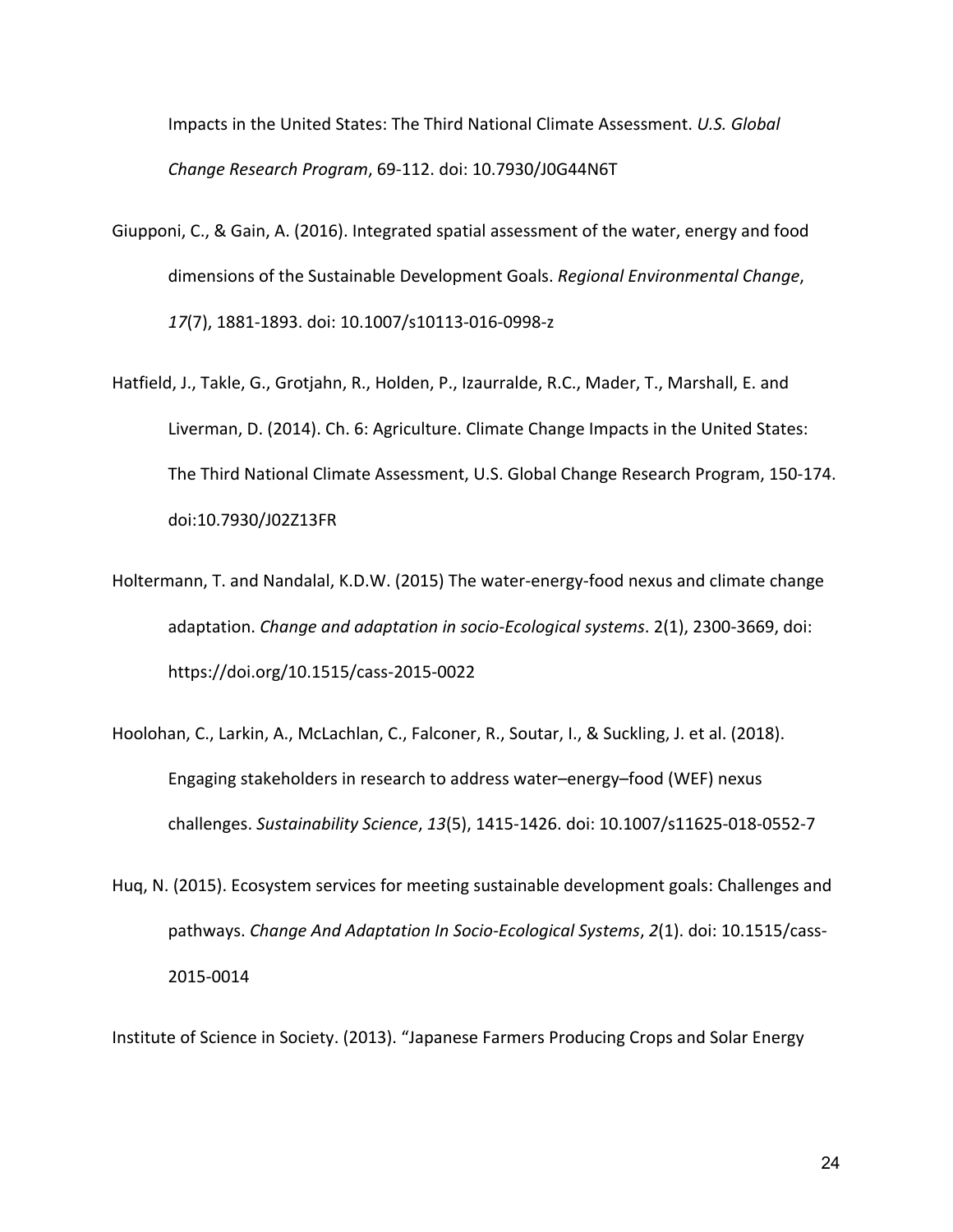Simultaneously", Retrived from www.i-

sis.org.uk/Japanese\_Farmers\_Producing\_Crops\_and\_Solar\_Energy.php.

- IRENA.(2015). 'Renewable energy in the water, energy and food Nexus'. Retrieved from https://www.irena.org/documentdownloads/publications/irena\_water\_energy\_food\_n exus\_2015.pdf
- Jones, E., Qadir, M., Van Vliet, M., Smakhtin, V., & Kang, S. (2019, January 14). UN warns of rising levels of toxic brine as desalination plants meet growing water needs. Retrieved from https://www.eurekalert.org/pub\_releases/2019-01/tca-uwo010719.php
- Kantor, C., MClean, E. and Kantor, M. (2017) Climate change influence on the agriculture and the Water-Energy-Food nexus in central and eastern european countries. *Notulae Scientia Biologicae*, 9(4), 449-459, doi: http://dx.doi.org/10.15835/nsb9410193

Korean Electric Power Company (KEPCO). (2017). Annual Report.

- Leck, H., Conway, D., Bradshaw, M. and Rees, R. (2015). Tracing the Water-Energy-Food Nexus: Description, Theory and Practice. *Geography Compass, 9*(8), 445-460, doi: 10.1111/gec3.12222
- Mabhaudhi, T., Mpandeli, S., Madhlopa, A., Modi, A.T., Backeberg, G. and Nhamo, L. (2016) Southern Africa's Water-Energy Nexus: Towards regional integration and development. *Water, 8*(235), 1-21, doi:10.3390/w8060235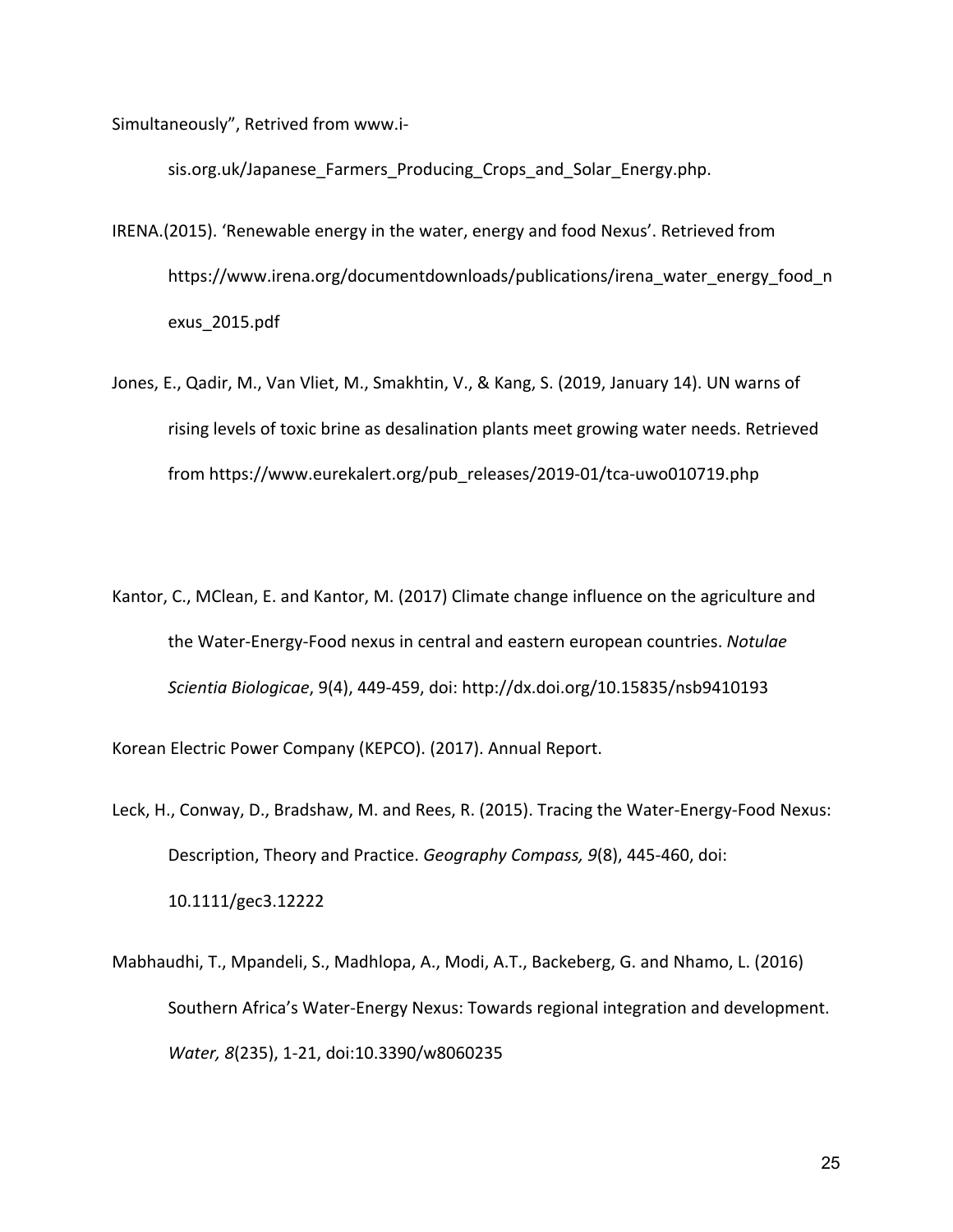- McCarl, B., Yang, Y., Srinivasan, R., Pistikopoulos, E., & Mohtar, R. (2017). Data for WEF Nexus Analysis: a Review of Issues. *Current Sustainable/Renewable Energy Reports*, *4*(3), 137- 143. doi: 10.1007/s40518-017-0083-3
- Mohtar, R., & Lawford, R. (2016). Present and future of the water-energy-food nexus and the role of the community of practice. *Journal of Environmental Studies and Sciences, 6*(1), 192-199. doi: 10.1007/s13412-016-0378-5
- Mpandeli, S., Naidoo, D., Mabhaudhi, T., Nhemachena, C., Nhamo, L., Liphadzi, S., . . . Modi, A. T. (2018). Climate change adaptation through the water-energy-food nexus in southern africa. *International Journal of Environmental Research and Public Health*, *15*(10), doi: 10.3390/ijerph15102306
- Nhamo, L., Ndlela, B., Nhemachena, C., Mabhaudhi, T., Mpandeli, S., & Matchaya, G. (2018). The Water-Energy-Food Nexus: Climate Risks and Opportunities in Southern Africa. *Water*, *10*(5), 567. doi:10.3390/w10050567
- OECD. (2018). Managing the Water-Energy-Land-Food Nexus in Korea: Policies and Governance OPtions. *OECD Studies on Water*. OECD Publishing: Paris. Retrieved from https://read.oecd-ilibrary.org/environment/managing-the-water-energy-land-foodnexus-in-korea\_9789264306523-en#page2
- Pardoe, J., Conway, D., Namaganda, E., Vincent, K., Dougill, A. J., & Kashaigili, J. J. (2018). Climate change and the water–energy–food nexus: insights from policy and practice in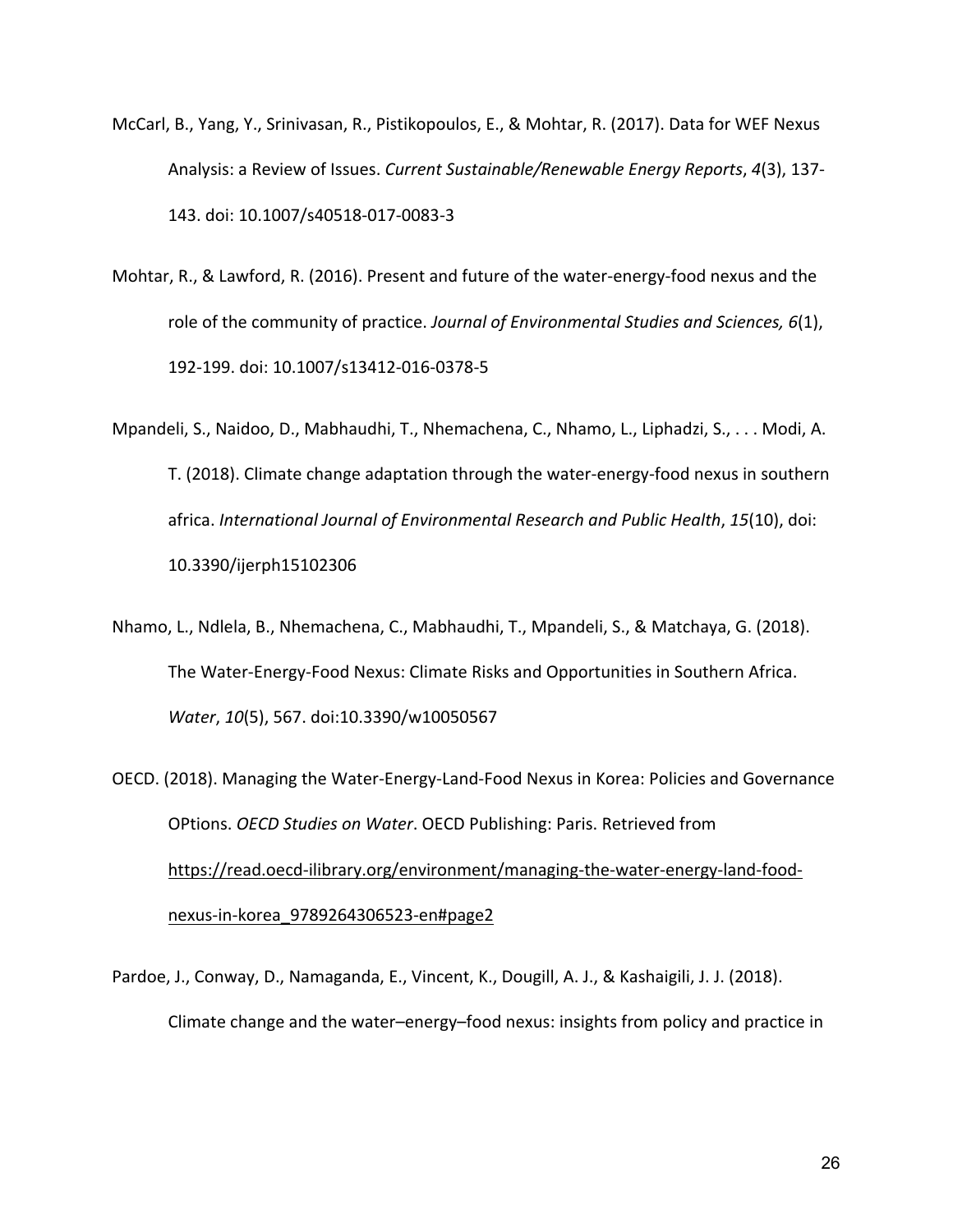Tanzania. *Climate Policy, 18*(7), 863-877. Retrieved from https://doi.org/10.1080/14693062.2017.1386082

Rasul, G and Sharma, B. (2015). The nexus approach to water-energy-food security: an option for adaptation to climate change. *Clmate Policy, 16*(6), 682-702, doi: 10.1080/14693062.2015.1029865

Radford, T. (2019, January 21). Salt-free drinkable water comes at a cost – Physics World.) Retrieved from https://physicsworld.com/a/salt-free-drinkable-water-comes-at-a-cost/

Schaeffer, R., Szklo, A. S., Pereira de Lucena, A. F., Moreira Cesar Borba, B. S., Pupo Nogueira, L. P., Fleming, F. P., . . . Boulahya, M. S. (2012). Energy sector vulnerability to climate change: A review. *Energy*, *38*(1), 1-12. DOI: 10.1016/j.energy.2011.11.056

- Southern African Development Community. (n.d.). History and Treaty. Retrieved from https://www.sadc.int/about-sadc/overview/history-and-treaty/
- Srinivasan, V., Thomas, B.K., Jamwal, P. and Lele, S. (2013). Climate vulnerability and adaptation of water provisioning in developing countries: Approaches to disciplinary and researchpractice integration. *Current Opinion in Environmental Sustainability, 5(3-4)*, 378-383, doi: https://doi.org/10.1016/j.cosust.2013.07.011
- Terrapon-Pfaff, J., Ortiz, W., Dienst, C. and Gröne, M.C. (2018) Energising the WEF nexus to enhance sustainable development at local level. *Journal of Environmental Management*, 223, 409-416, doi: https://doi.org/10.1016/j.jenvman.2018.06.037.